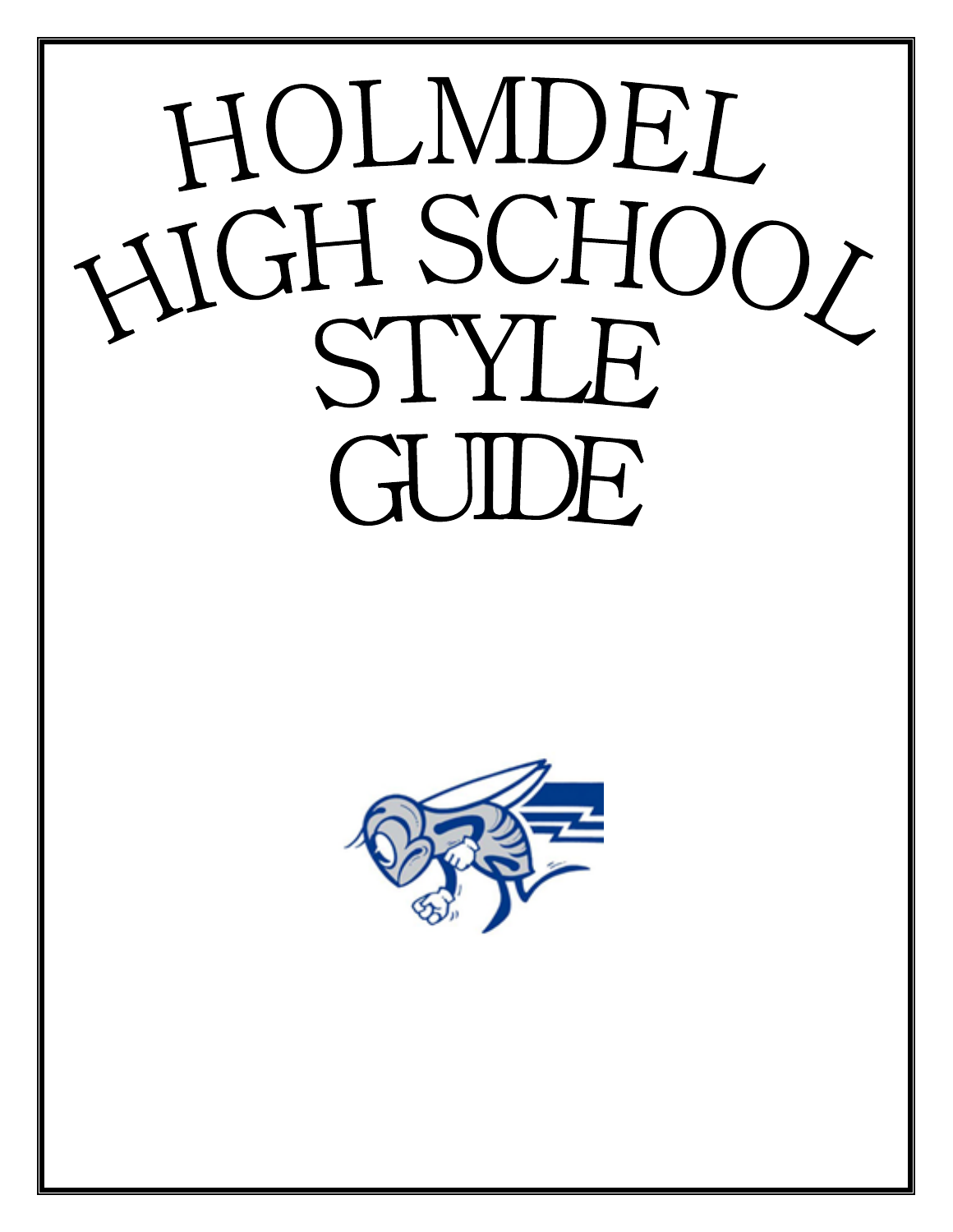### A note about this guide:

This is the Holmdel High School Style Guide for Compositions and Research Papers. It covers all content areas and applies to students in grades 9-12.

This document is designed as a tool to assist students in writing the many varieties of academic papers required for high school. Its goal is to provide a single source for writing academic papers at Holmdel High School. This manual reflects the standard by which all academic papers should be formatted.

It must be noted, however, that there may be some instances where there is a variation from this style manual (at the discretion of the classroom teacher both here at Holmdel and in college). It is the student's responsibility to write correctly and accurately to reflect the demands of a particular course.

This Style Guide is based upon the *MLA Handbook for the Writers of Research Papers*, 7th Edition and contains modifications and additions to better serve the students of the Holmdel Township School District.

Additional information on any of the topics in this guide may be found by going to OWL at Purdue: [\(http://owl.english.purdue.edu/owl/resource/747/01/\)](http://owl.english.purdue.edu/owl/resource/747/01/)

Information compiled and organized by:

Thomas Herman English Teacher Holmdel High School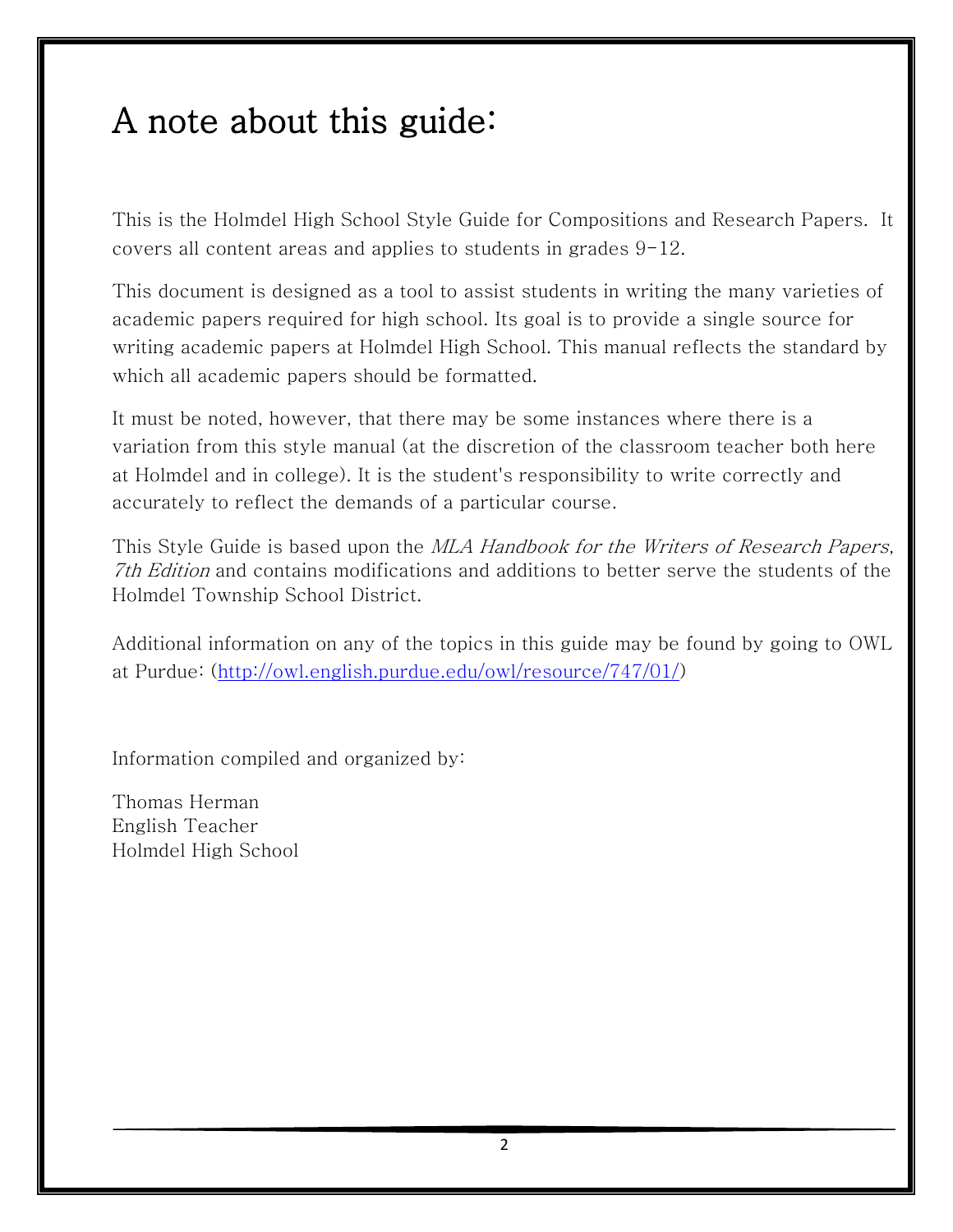## Table of Contents

| $\blacktriangleright$ |                            |
|-----------------------|----------------------------|
| ➤                     |                            |
|                       |                            |
| $\blacktriangleright$ |                            |
| ➤                     |                            |
| ➤                     |                            |
| ➤                     |                            |
| $\blacktriangleright$ |                            |
|                       |                            |
|                       |                            |
| ➤                     |                            |
| ➤                     |                            |
|                       |                            |
|                       |                            |
| ➤                     | Structure and Organization |
|                       |                            |
|                       |                            |
|                       |                            |
| $\blacktriangleright$ |                            |
| ➤                     |                            |
|                       |                            |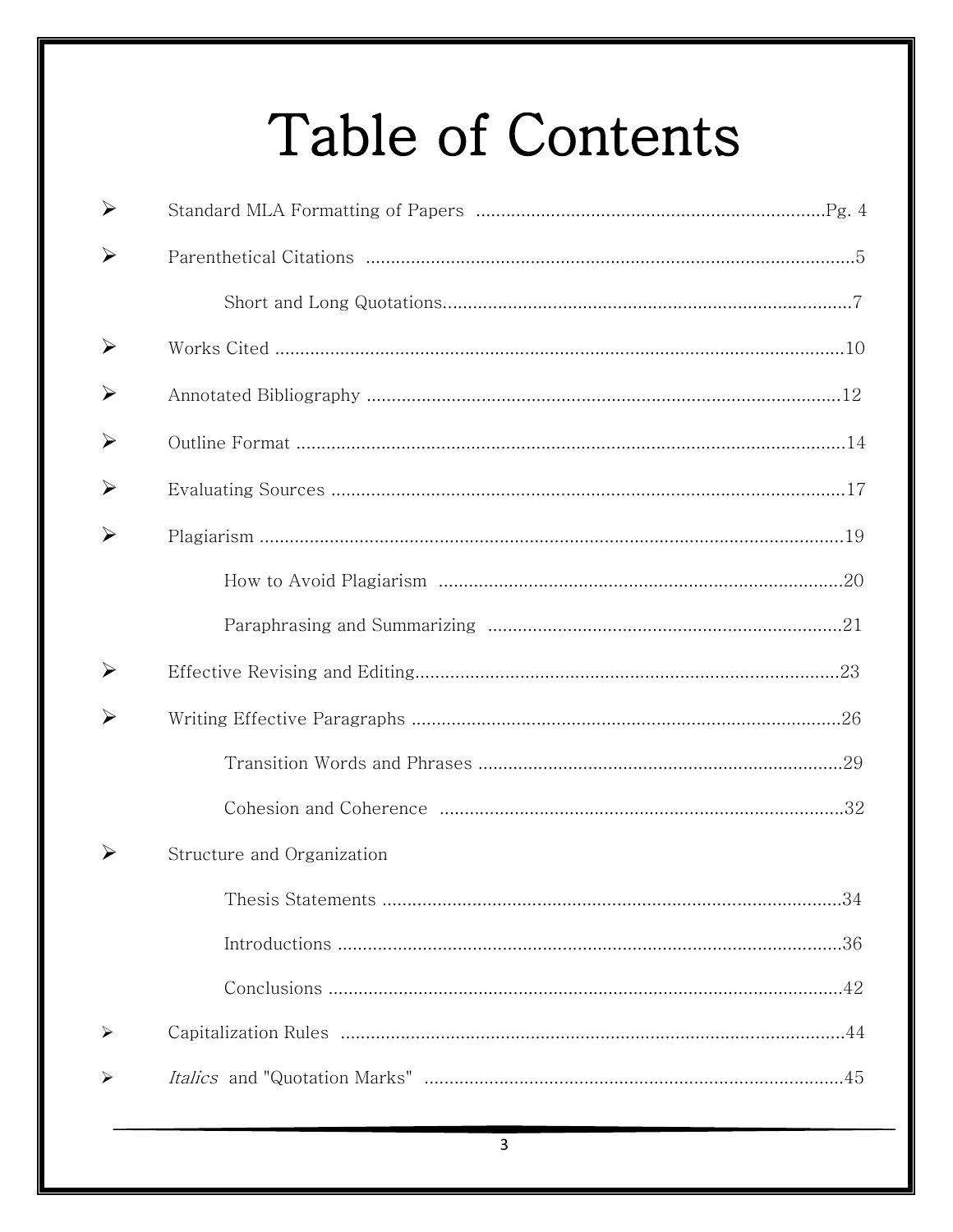### Standard MLA Formatting of Papers

- A. All papers will use 1" margins on the left, right, top, and bottom.
- B. All papers will be left aligned, not justified or centered.
- C. All papers will use Times New Roman, 12 pt font.
- D. All papers will use an MLA style header as illustrated below.

E. Papers will NOT include a separate cover page (unless requested by the teacher).

F. Papers will be double-spaced throughout. There should NOT be an extra space in between paragraphs.

G. For papers that require an original title, the title should be centered. The title should not be bold, italics, underlined, in quotations, or in all caps.

H. After the title, hit return once, hit tab (an additional  $\frac{1}{2}$ " from the preset left margin) and begin writing your first paragraph. Indent each paragraph.

#### Sample First Page:

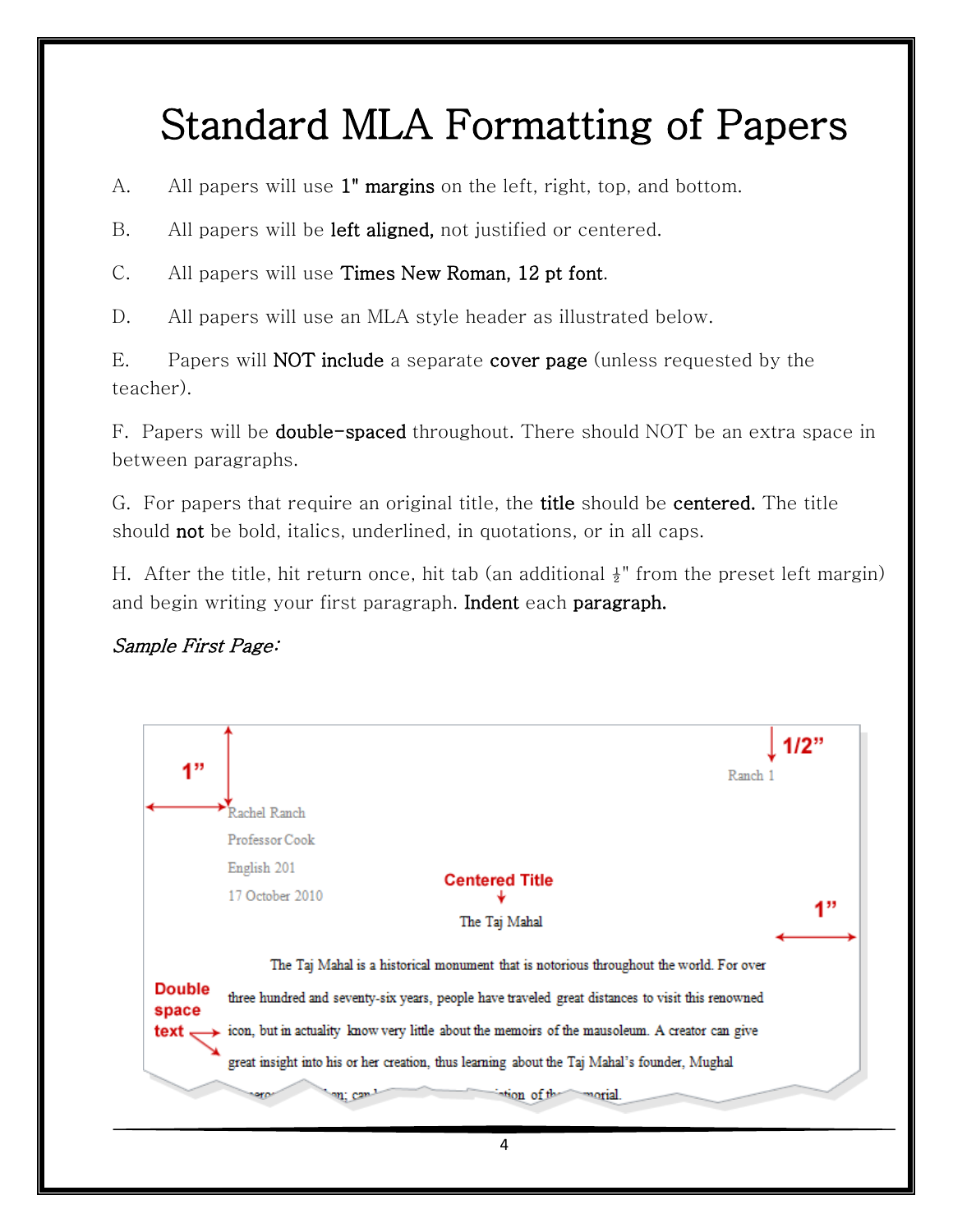### Parenthetical Citations

MLA format follows the author-page method of citation. This means that the author's last name and the page number(s) from which the quotation is taken **must appear** in the text, and a complete reference should appear in your works cited list (see Your Works Cited Page, below). The author's name may appear either in the sentence itself or in parentheses following the quotation or paraphrase, but the page number(s) should always appear in the parentheses, not in the text of your sentence.

For example:

Wordsworth stated that Romantic poetry was marked by a "spontaneous overflow of powerful

feelings" (263).

Romantic poetry is characterized by the "spontaneous overflow of powerful feelings" (Wordsworth

263).

If the work you are making reference to has no author, use an abbreviated version of the work's title. For non-print sources, such as films, TV series, pictures, or other media, or electronic sources, include the name that begins the entry in the Works Cited page.

For example:

An anonymous Wordsworth critic once argued that his poems were too emotional ("Wordsworth Is A

Loser" 100).

Sometimes you may have to use an indirect quotation. An indirect quotation is a quotation that you found in another source that was quoting from the original. For such indirect quotations, use "qtd. in" to indicate the source.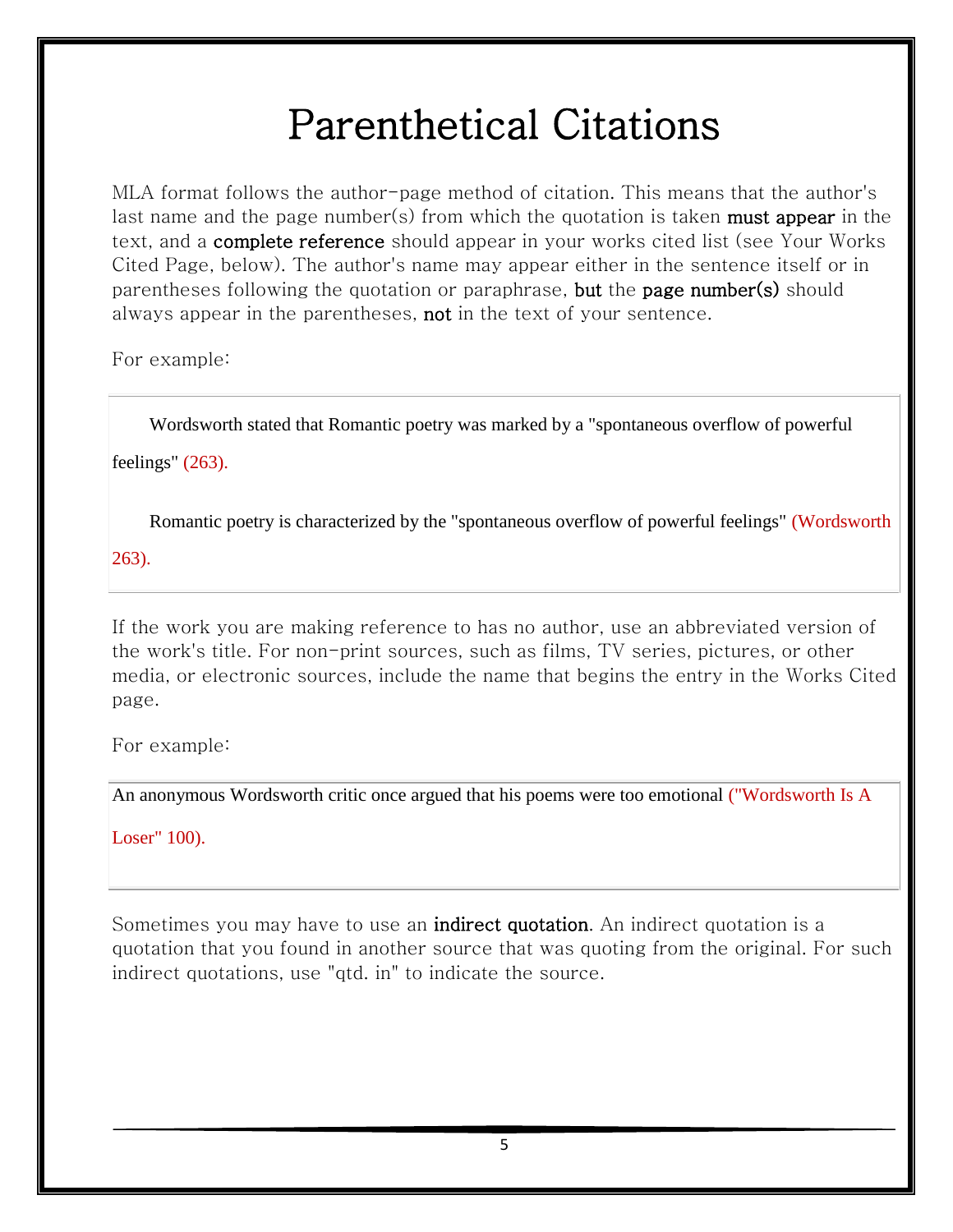For example:

Ravitch argues that high schools are pressured to act as "social service centers, and they don't do that well" (qtd.in Weisman 259).

Sometimes more information is necessary to identify the source from which a quotation is taken. For instance, if two or more authors have the same last name, provide both authors' first initials (or even her or his full name if different authors share initials) in your citation. If you cite more than one work by a particular author, include a shortened title for the particular work from which you are quoting to distinguish it from the other works by that same person.

#### For example:

#### **Two authors with the same last name:**

Although some medical ethicists claim that cloning will lead to designer children (R. Miller 12), others note that the advantages for medical research outweigh this consideration (A. Miller 46).

#### **Two works by the same author:**

Lightenor has argued that computers are not useful tools for small children ("Too Soon" 38), though he has acknowledged that early exposure to computer games does lead to better small motor skill development in a child's second and third year ("Hand-Eye Development" 17).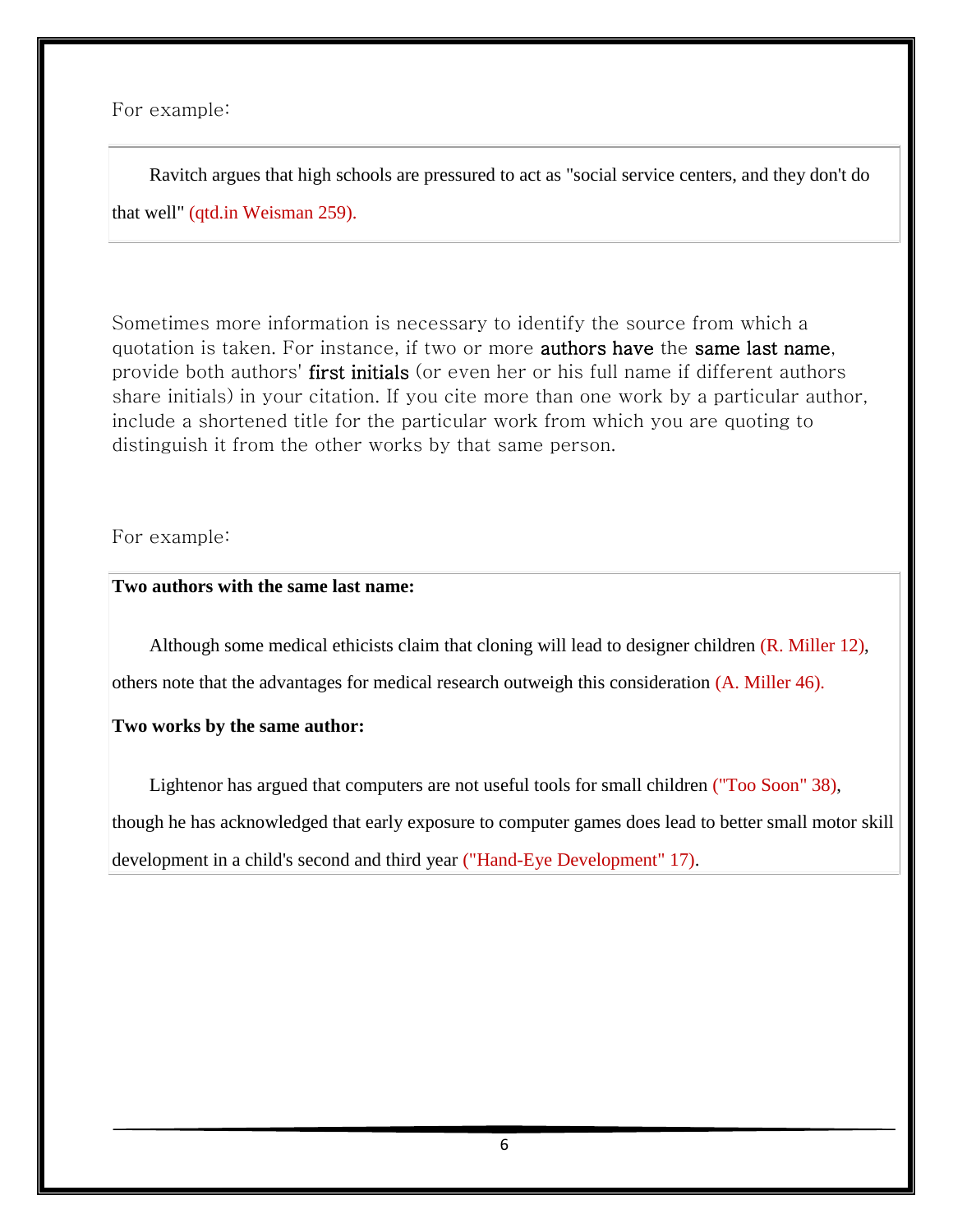### Quotations

When you directly quote the works of others in your paper, you will format quotations differently depending on whether they are long or short quotations.

Here are some basic guidelines for incorporating quotations into your paper.

### Short Quotations

To indicate short quotations (fewer than four typed lines of prose or three lines of verse) in your text, enclose the quotation within double quotation marks and incorporate it into your text.

Provide the author and specific page citation (in the case of verse, provide line numbers) in the text, and include a complete reference in the works-cited list.

Punctuation marks such as periods, commas, and semicolons should appear after the parenthetical citation.

Question marks and exclamation points should appear within the quotation marks if they are a part of the quoted passage but after the parenthetical citation if they are a part of your text.

For example:

According to some, dreams express "profound aspects of personality" (Foulkes 184), though others disagree.

According to Foulkes's study, dreams may express "profound aspects of personality" (184).

Is it possible that dreams may express "profound aspects of personality" (Foulkes 184)?

Cullen concludes, "Of all the things that happened there/ That's all I remember" (11-12).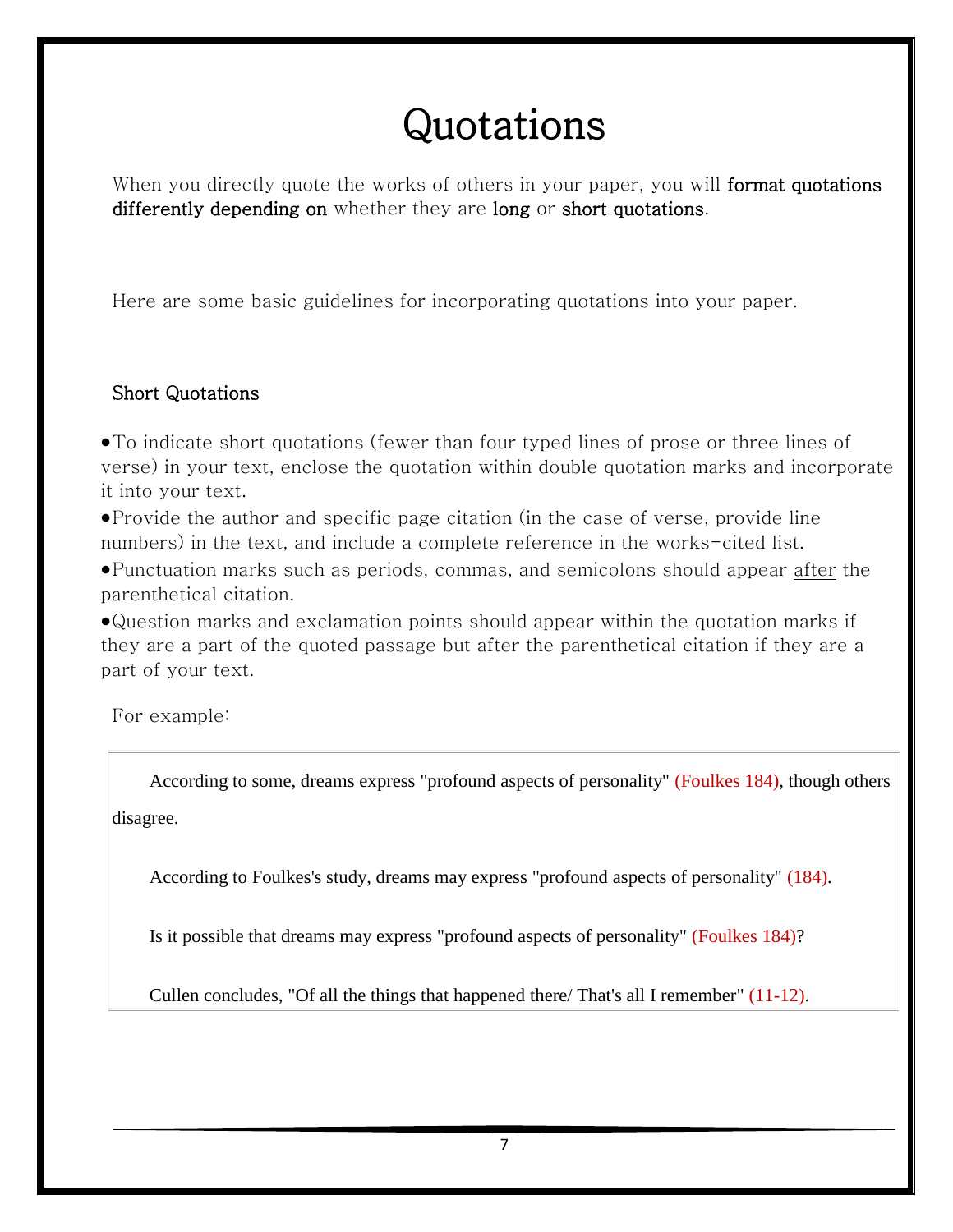#### Long Quotations

Place quotations longer than four typed lines in a free-standing block of typewritten lines, and omit quotation marks.

Start the quotation on a new line, indented one inch from the left margin, and maintain double-spacing.

Your parenthetical citation should come after the closing punctuation mark. When quoting verse, maintain original line breaks. (You should maintain double-spacing throughout your essay.)

For example:

Nelly Dean treats Heathcliff poorly and dehumanizes him throughout her narration:

They entirely refused to have it in bed with them, or even in their room, and I had no more sense, so, I put it on the landing of the stairs, hoping it would be gone on the morrow. By chance, or else attracted by hearing his voice, it crept to Mr. Earnshaw's door, and there he found it on quitting his chamber. Inquiries were made as to how it got there; I was obliged to confess, and in recompense for my cowardice and inhumanity was sent out of the house. (Brontë 78)

In her poem "Sources," Adrienne Rich explores the roles of women in shaping their world:

The faithful drudging child

the child at the oak desk whose penmanship,

hard work, style will win her prizes

becomes the woman with a mission,  $p$ <sup> $\theta$ </sup>t to win prizes

but to change the laws of history. (23)

For long quotes, the citation comes after the punctuation!!!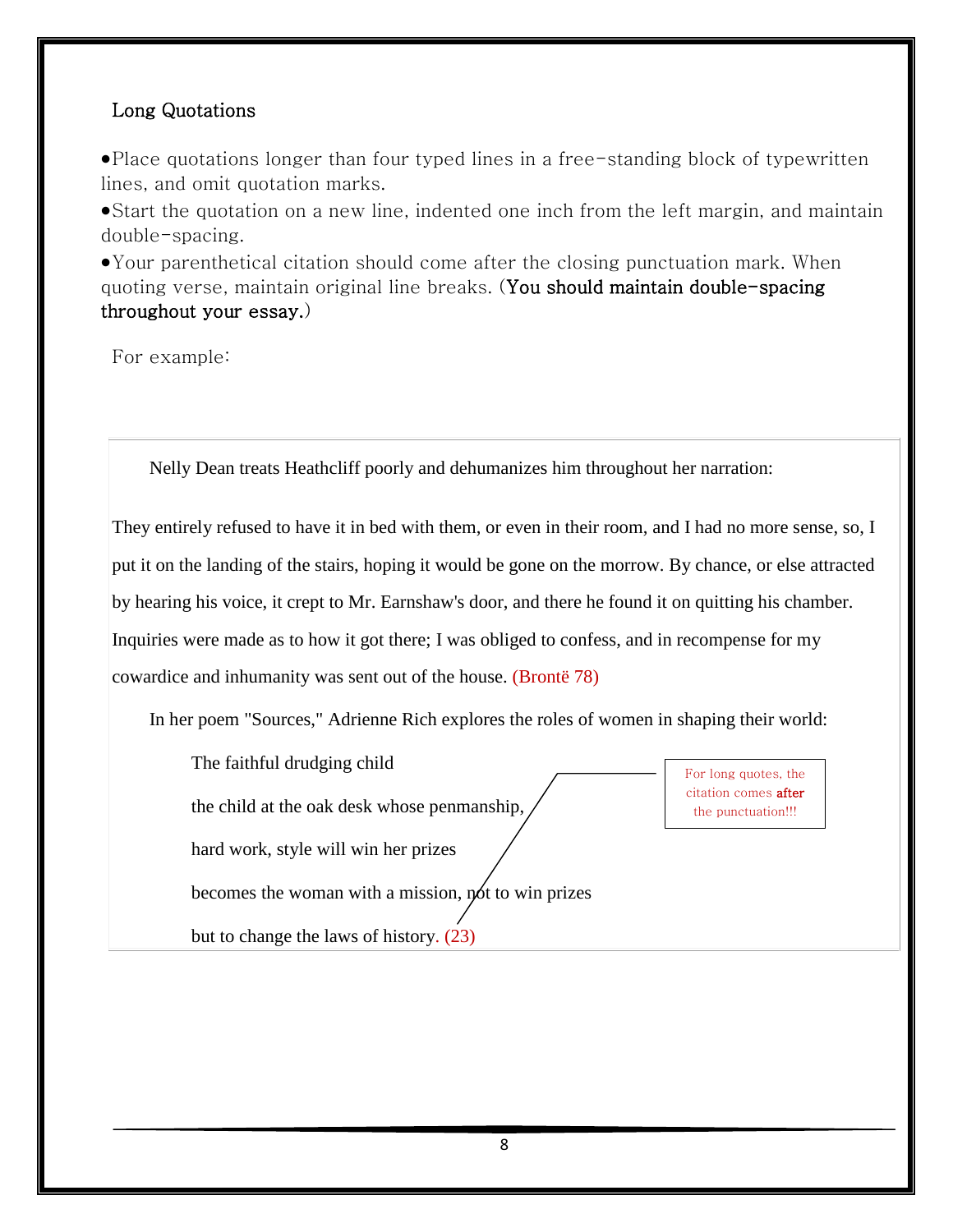#### Adding or Omitting Words In Quotations

If you add a word or words in a quotation, you should put brackets around the words to indicate that they are not part of the original text.

For example:

Jan Harold Brunvand, in an essay on urban legends, states: "some individuals [who retell urban

legends] make a point of learning every rumor or tale" (78).

If you omit a word or words from a quotation, you should indicate the deleted word or word by using ellipsis marks surrounded by brackets.

For example:

In an essay on urban legends, Jan Harold Brunvand notes that "some individuals make a point of

learning every recent rumor or tale [...] and in a short time a lively exchange of details occurs" (78).

If there are ellipsis marks in the quoted author's work, do not put brackets around them; only use brackets around ellipsis marks to distinguish them from ellipsis marks in the quoted author's work.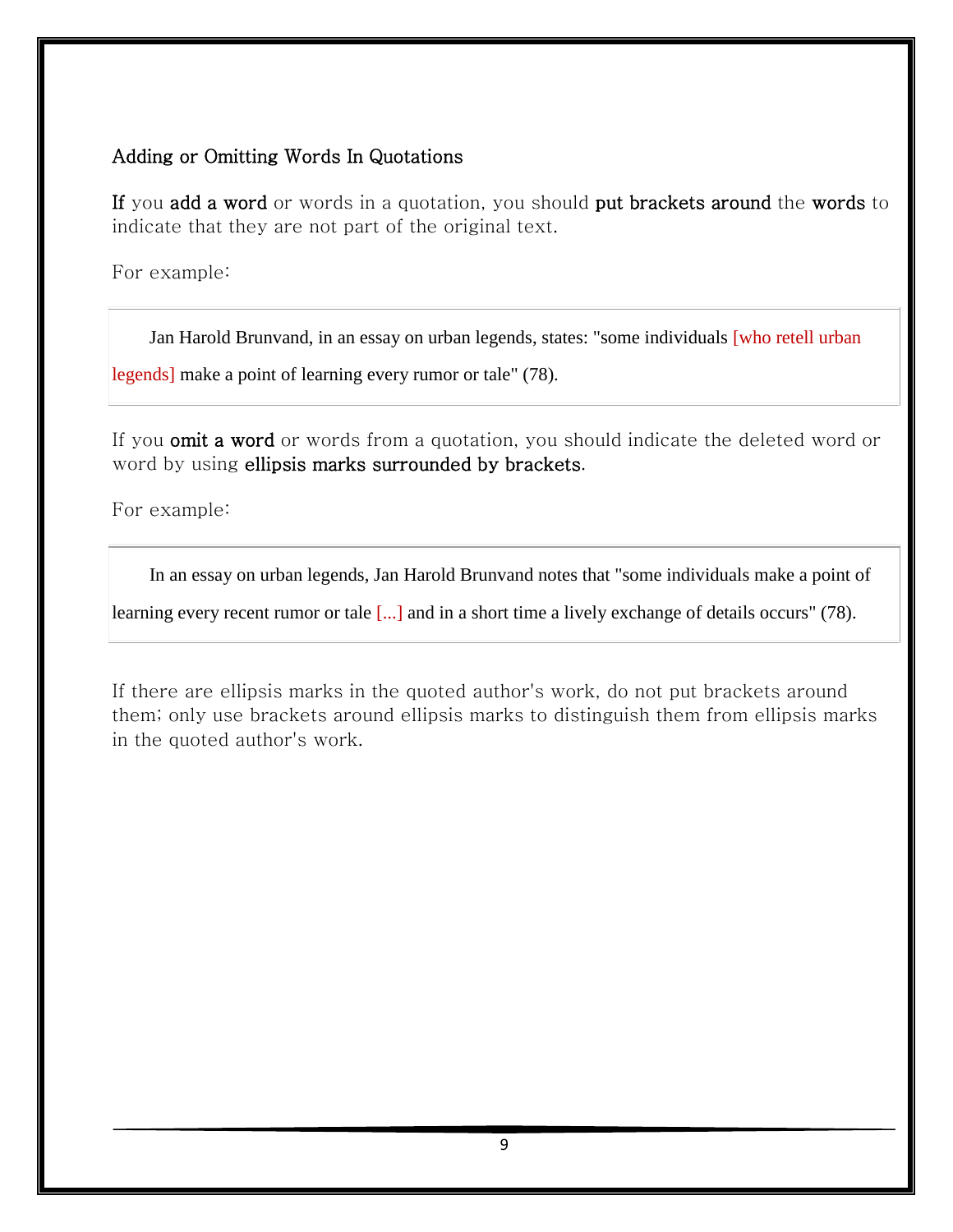### Works Cited

According to MLA Style, the Bibliography, or list of sources are organized as a "Works Cited" page. Follow the rules below to complete this part of your paper properly. There are many sites available to help you format this page correctly. Please utilize these tools to ensure that you include all of the pertinent information (remember to use  $MLA$   $7<sup>th</sup>$  edition).

• The words Works Cited are centered at the top of the page.

• The materials you used in preparing your paper are listed alphabetically by the

author's last name. If there is no author, list the material by title, ignoring

the words *a*, *an*, and *the*.

• The first line of each entry starts at the left margin. The second and any

subsequent lines are indented five spaces.

• An entry in a list of works cited generally has three main divisions-- author,

title, and publication information<sup>--</sup> and each is followed by a period and two

spaces.

- Each entry ends with a period.
- The entire page is **double-spaced**.

• No source should appear on the works cited page that is not referred to in the text of the paper.

• Pay close attention to format: order, spacing, and punctuation.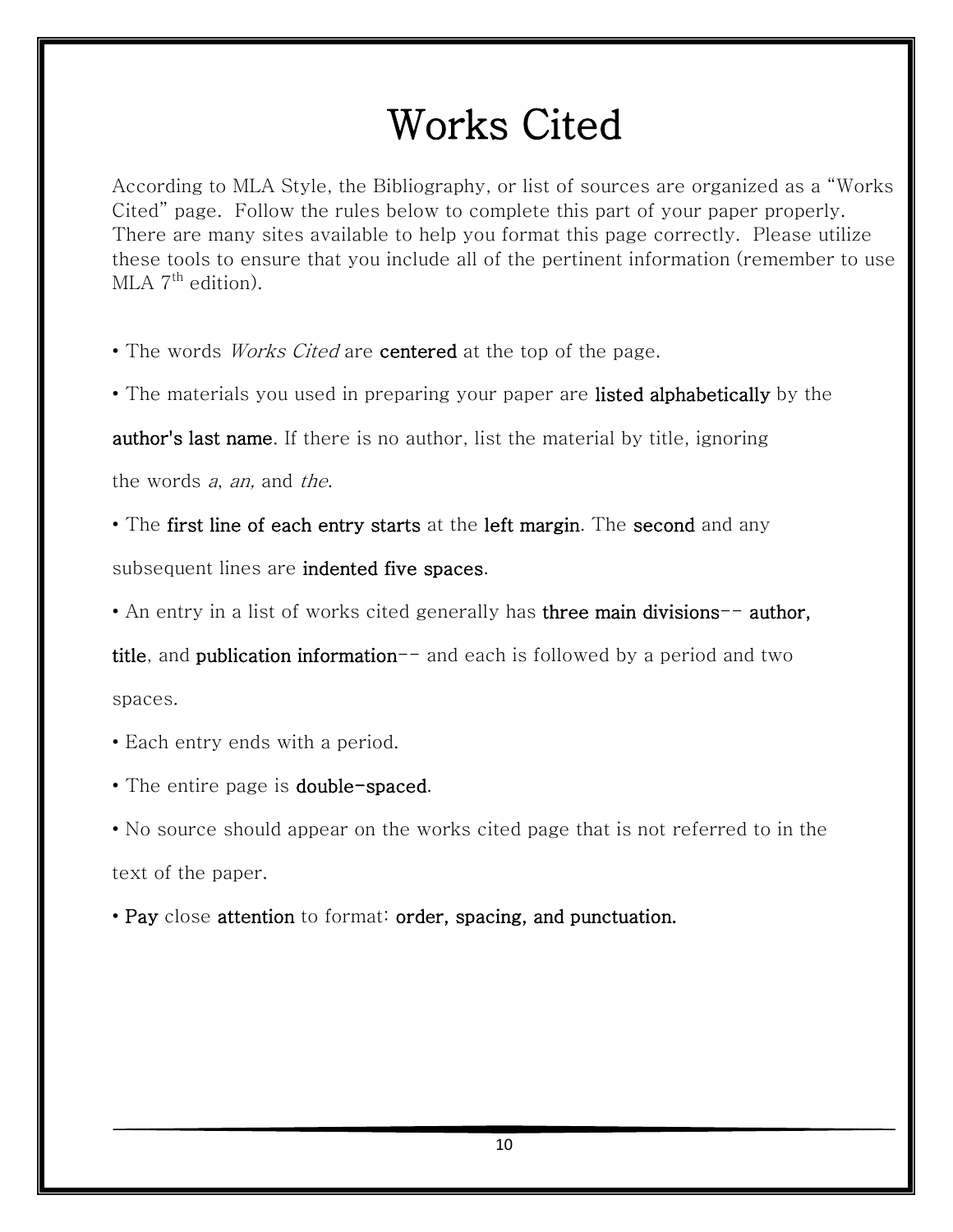### SAMPLE WORKS CITED:



Useful sites to help you create and format a works cited page: <http://citationmachine.net/index2.php?reqstyleid=1&newstyle=1&stylebox=1> <http://owl.english.purdue.edu/owl/resource/747/05/>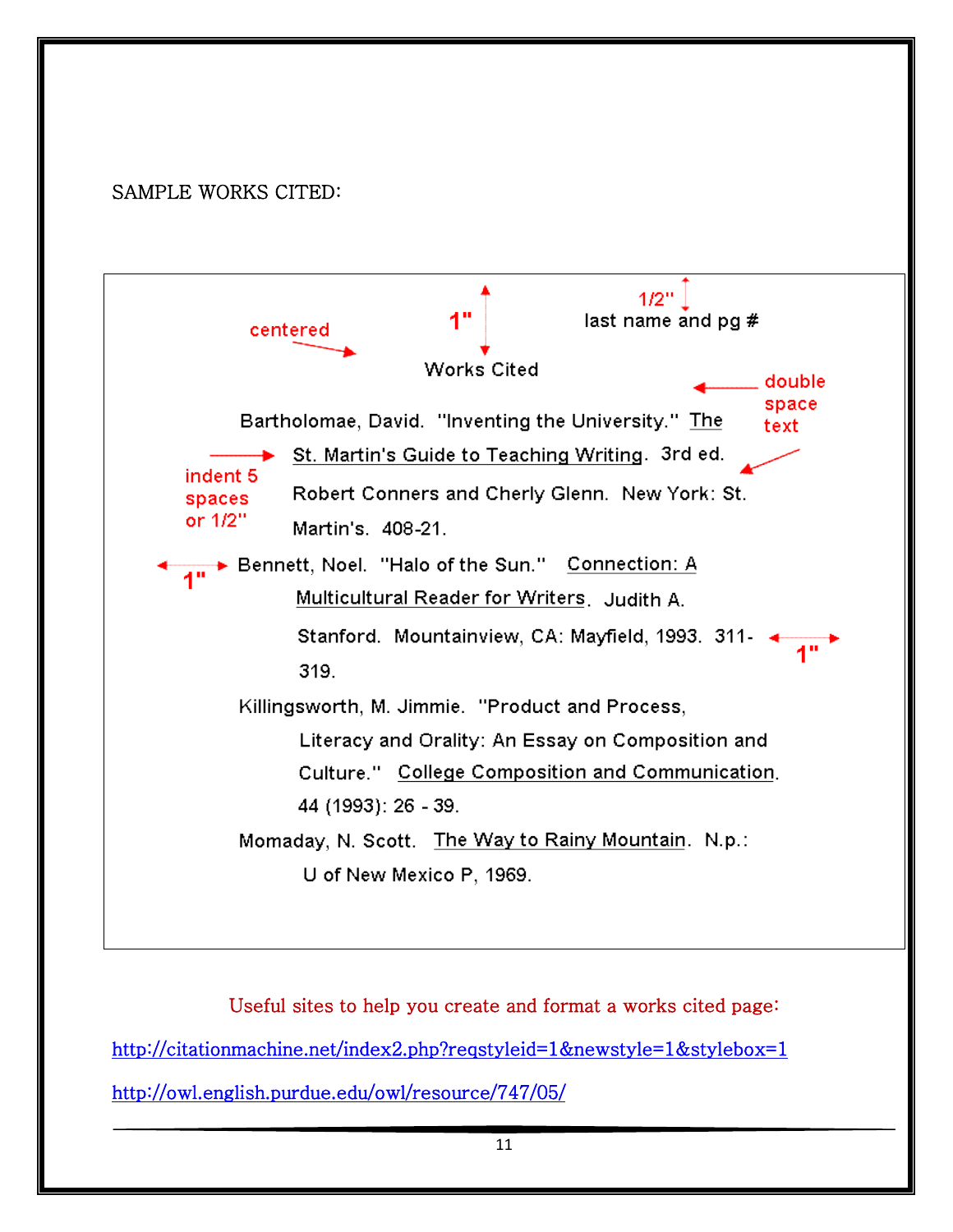### MLA Format for

### Annotated Bibliographies

For an annotated bibliography, use standard MLA format for the citations, then add a brief abstract for each entry, including:

- 2 to 4 sentences to summarize the main idea(s) of the item, and
- 1 or 2 sentences to relate the article to your research topic.

### Basic MLA Style Format for an Annotated Bibliography

Format your citations in the same manner as for a normal reference list, then follow these instructions for adding an annotation.

- 1. Hanging Indents are required for citations in the bibliography, as shown below. That is, the first line of the citation starts at the left margin. Subsequent lines are indented…look below for an example
- 2. As with every other part of an MLA formatted essay, the **bibliography** is **double** spaced, both within the citation and between them. Do not add an extra line between the citations.
- 3. The annotation is a continuation of the citation. Stay on the lone to start the annotation.
- 4. The right margin is the normal right margin of your document.
- 5. In a bibliography, organize your entries alphabetically.
- 6. To view these annotations with correct formatting, set your preferences so that the font size is 12.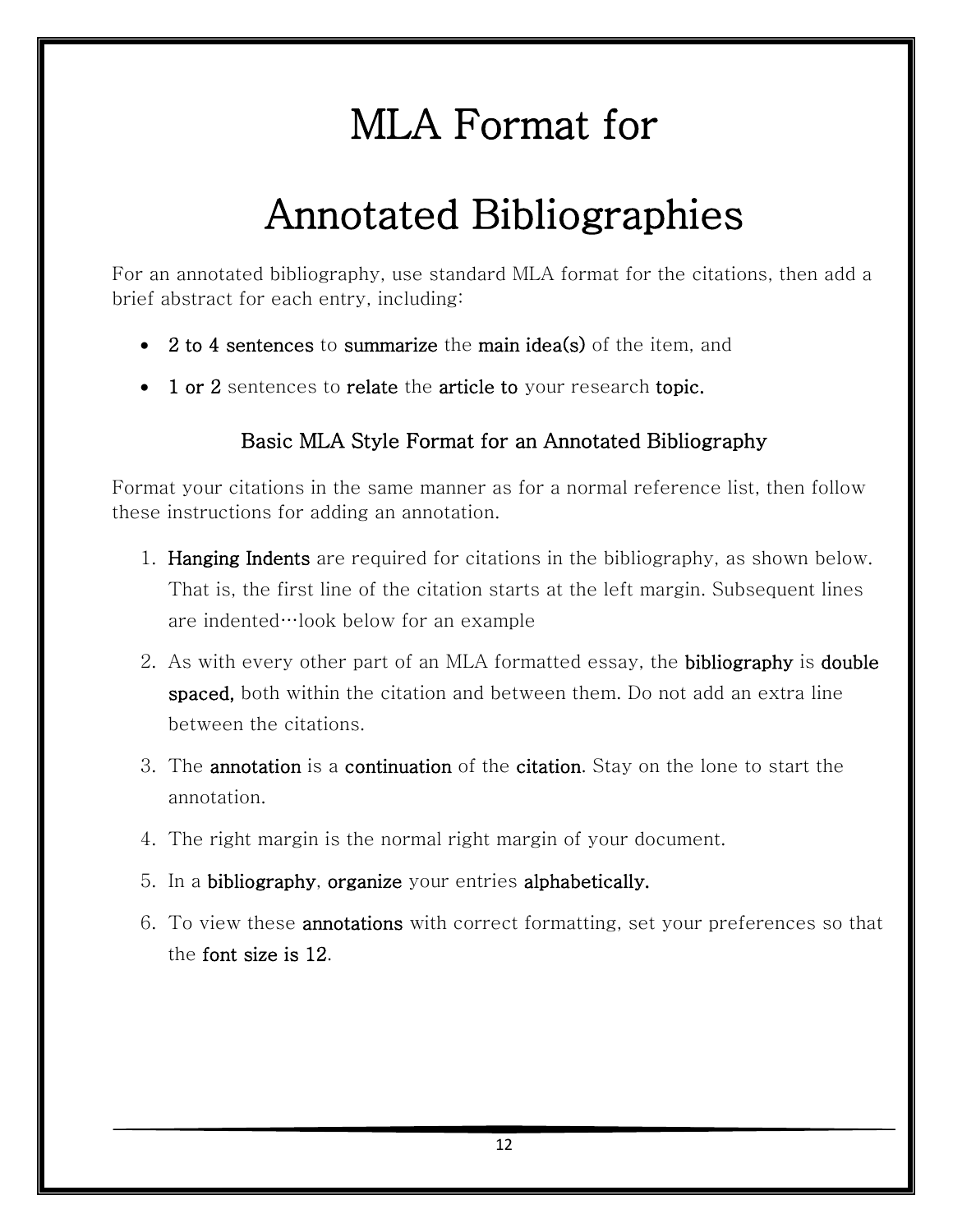#### Sample Annotated Bibliography:

Pat Smart

English 112-72b

Professor IM.A. Sage

November 21, 2001

Annotated Bibliography

This is where the annotation begins!!

Smart 1

Jarrell, Randall. "Robert Frost's 'Home Burial."" Critical Reading and Writing Across the Disciplines. Ed. Cyndia Susan Clegg. New York: Holt, 1988. 468-488. Randall Jarrell, a respected poet himself, analyzes the dramatic dialogue and action of Robert Frost's "Home Burial," showing how the rhythms of the lines and the word choices illustrate the separate ways of grieving and the failure of the couple to reach an understanding of each other's pain at the loss of their child. Jarrell's emphasis on the husband's domineering manner will support my own view that the husband attempts to devalue his wife's feelings, suggesting a pattern in their relationship that has caused previous anguish and explains her rejection of his efforts to appease her.

Malinski, Sean. "Anger and Sorrow in 'Home Burial' by Robert Frost." Journal of American Poetics 57.4 (1993): 27-49. Malinski offers an alternative view about the husband's

13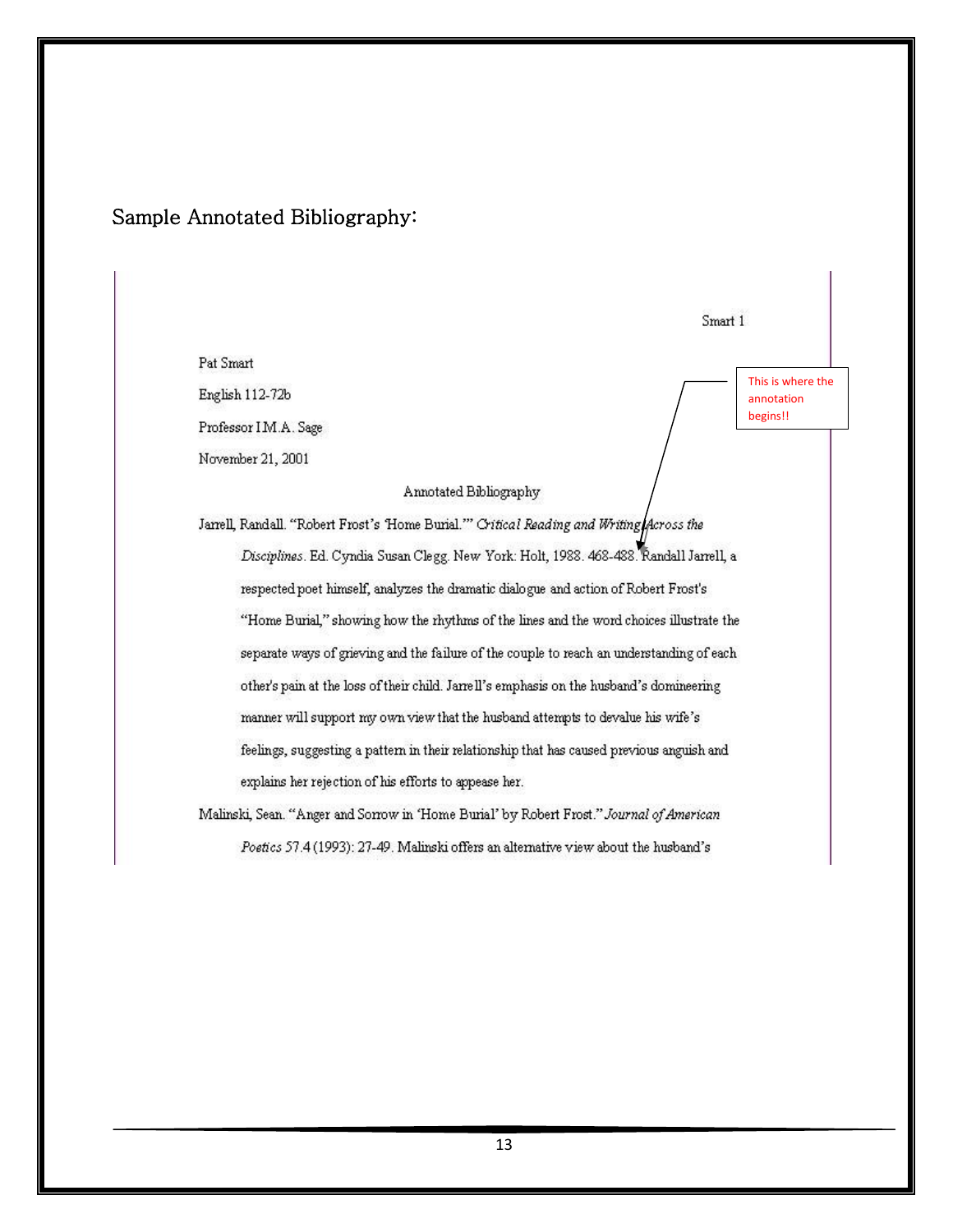### Outline Format

#### TITLE OF OUTLINE

Thesis

- I. Main topic
	- A. Important subtopic
	- B. Important subtopic

(1) Detail

a. Sub-detail

b. Sub-detail

c. Sub-detail

(2) Detail

(3) Detail

a. Sub-detail

b. Sub-detail

II. Main topic

A. Important subtopic

B. Important subtopic

(1) Detail

(2) Detail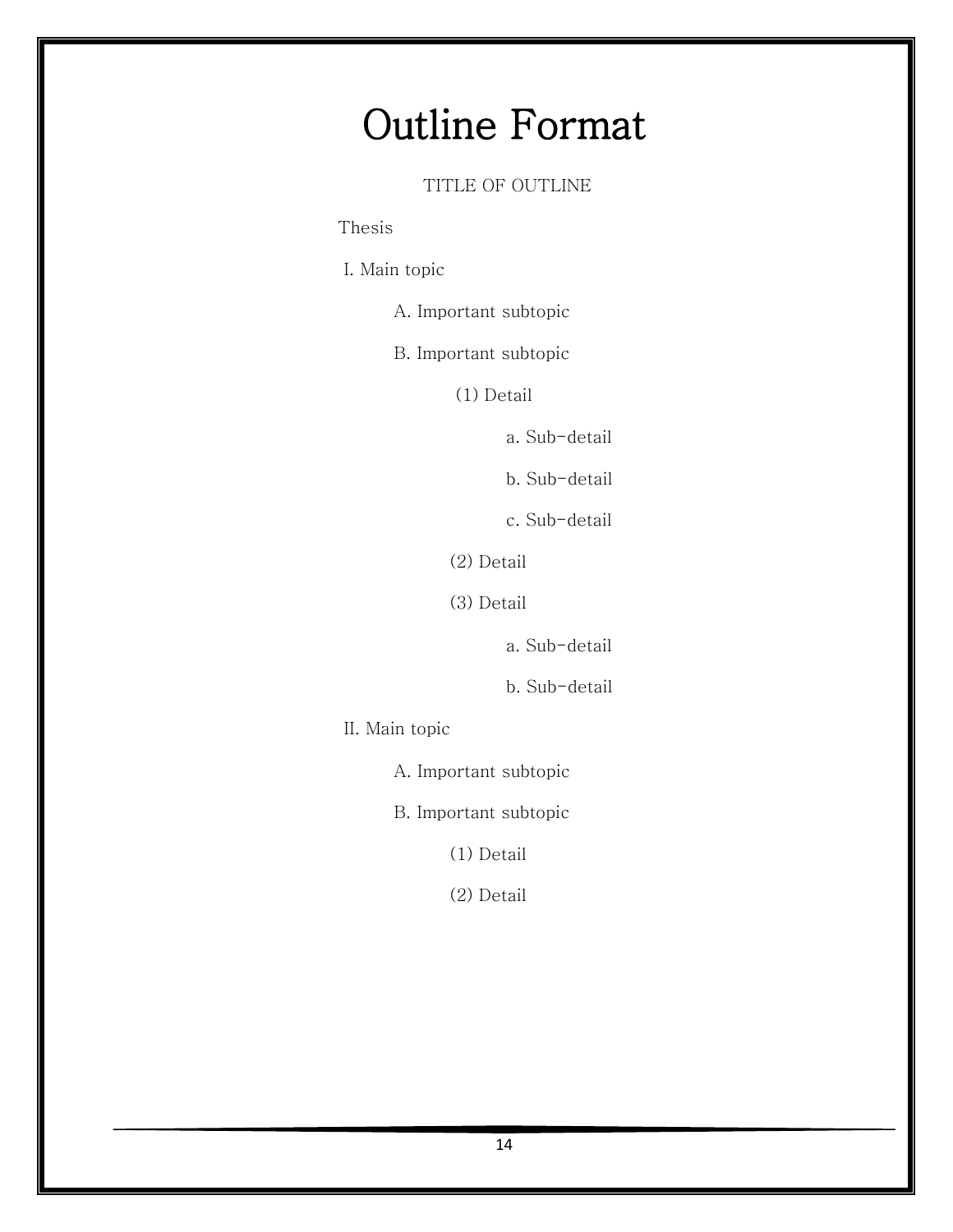#### Sample MLA Formal Outline:

Pat Smart

English 111-77b

Professor Donna Reiss

May 12, 2000

No More Traffic Jams on I-64:

Mass Transit for South Hampton Roads

Thesis statement: Instead of further road construction, which will only increase the amount of traffic in South Hampton Roads, the cities of Norfolk, Portsmouth, Chesapeake, and Virginia Beach should develop a modern mass transit system of light rail and park-and-ride express buses.

- ${\rm I}.$ Current traffic problems
	- A. Morning rush
	- **B.** Afternoon rush

 $II.$ Proposed solutions

- A. More highways and lanes
	- Virginia Department of Transportation  $(1)$
	- $(2)$ City of Norfolk
	- $(3)$ City of Portsmouth
- В. Light rail
	- $(1)$ City of Virginia Beach
		- City Council  $(a)$
		- $(b)$ Citizens for Rapid Transit
		- $(c)$ Environmental Protection Agency
	- $(2)$ City of Norfolk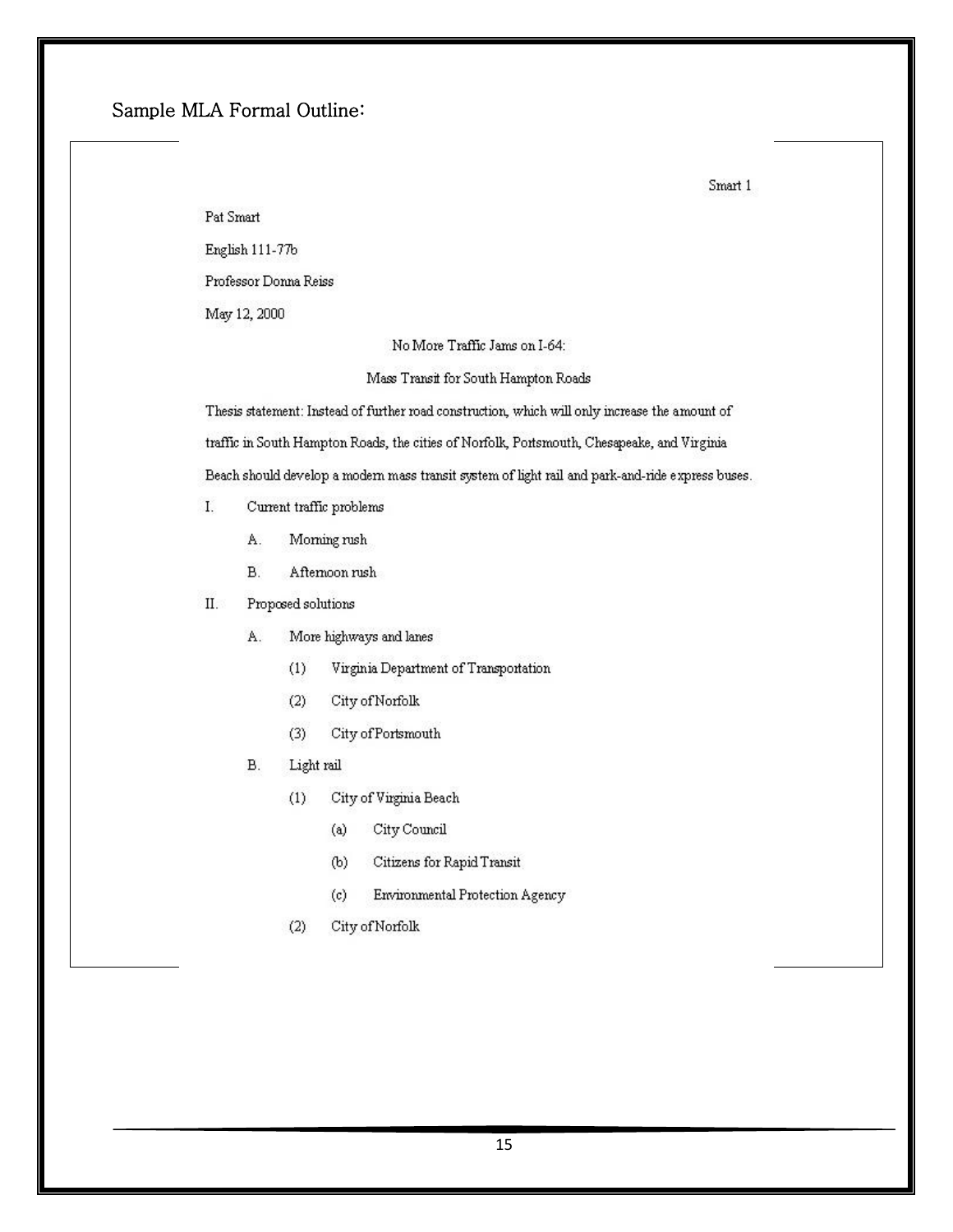#### Helpful Hints - Follow these guidelines to complete an outline:

1. Title the outline - write the title of your paper at the top of the page.

2. Follow the sample outline format for numbering and lettering. Main ideas are chief points. Label them I, II, III, etc. Each main topic must include at least two subtopics.

3. Subtopics for each main topic are labeled A, B, C, etc.

4. Details for subtopics are labeled 1, 2, 3, etc.

5. Sub details or examples for details are labeled a, b, c, etc.

6. Use a period after each division letter or number. Do not place periods after topics or subtopics not stated in the form of a sentence.

7. Begin the main topic, subtopics, and details with capital letters.

8. Maintain a parallel structure throughout the outline; if you start with phrases, don't switch to complete sentences.

9. Indent as shown in the example. You should be able to draw a line through all the periods after Roman numerals, another through all the periods after capital letters, etc. 10. If you have an  $[A], [1],$  or  $[a]$  then you must have a  $[B], [2],$  or  $[b].$  \*\*

### Rememeber that Microsoft Word will autoformat your outline for you!!

The following site offers valuable information for how to use Word to create an outline:

<http://office.microsoft.com/en-us/word-help/create-a-document-outline-RZ006105145.aspx>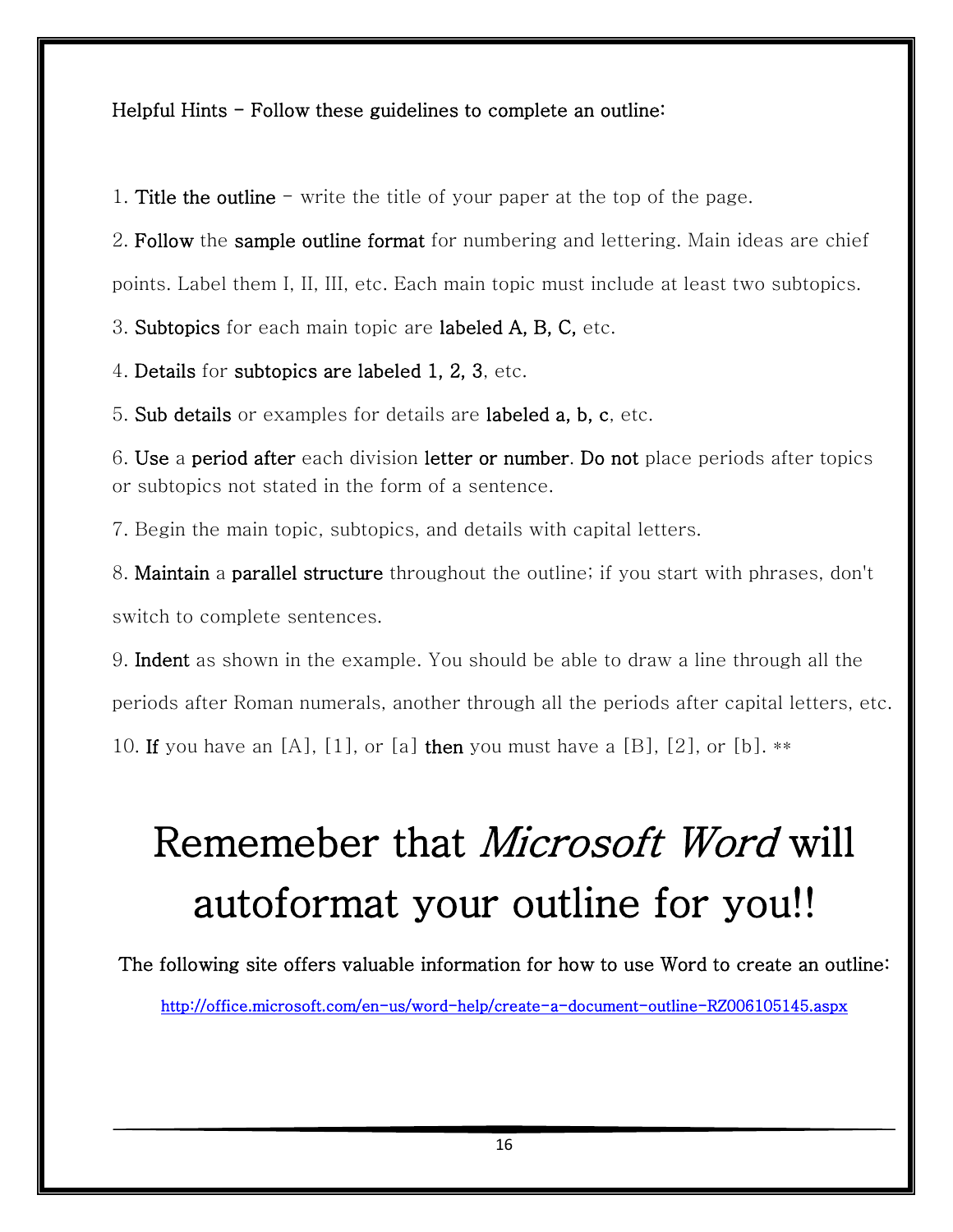### Evaluating Sources

Much of what makes research so much work is the fact that all sources are not created equally. In order to produce a well-supported paper, begin with sources that are accurate, current, of good quality, and well-supported. For instance, a paper on Alzheimer's disease would benefit more from an article in the Journal of the American *Medical Association* than from an article in *People* magazine. A paper's credibility depends upon the quality of the sources used.

#### Here are some areas to examine:

- . When was the source written? Some topics may depend upon current information.
- How reliable is the publication or location in which the source was found?

• Is the author an expert on the topic? Look for doctoral degrees and biographical information about the author which give a better idea of how well he/she knows his/her subject area.

• What is the purpose of the source? Does it have an obvious slant or bias in order to persuade the reader?

- Will the source provide only information that is common knowledge?
- How technical is the language? Too hard? Too elementary?
- · Is the source too focused on one area, or is it an overview of a topic?
- Does the author document sources well? What are these sources like?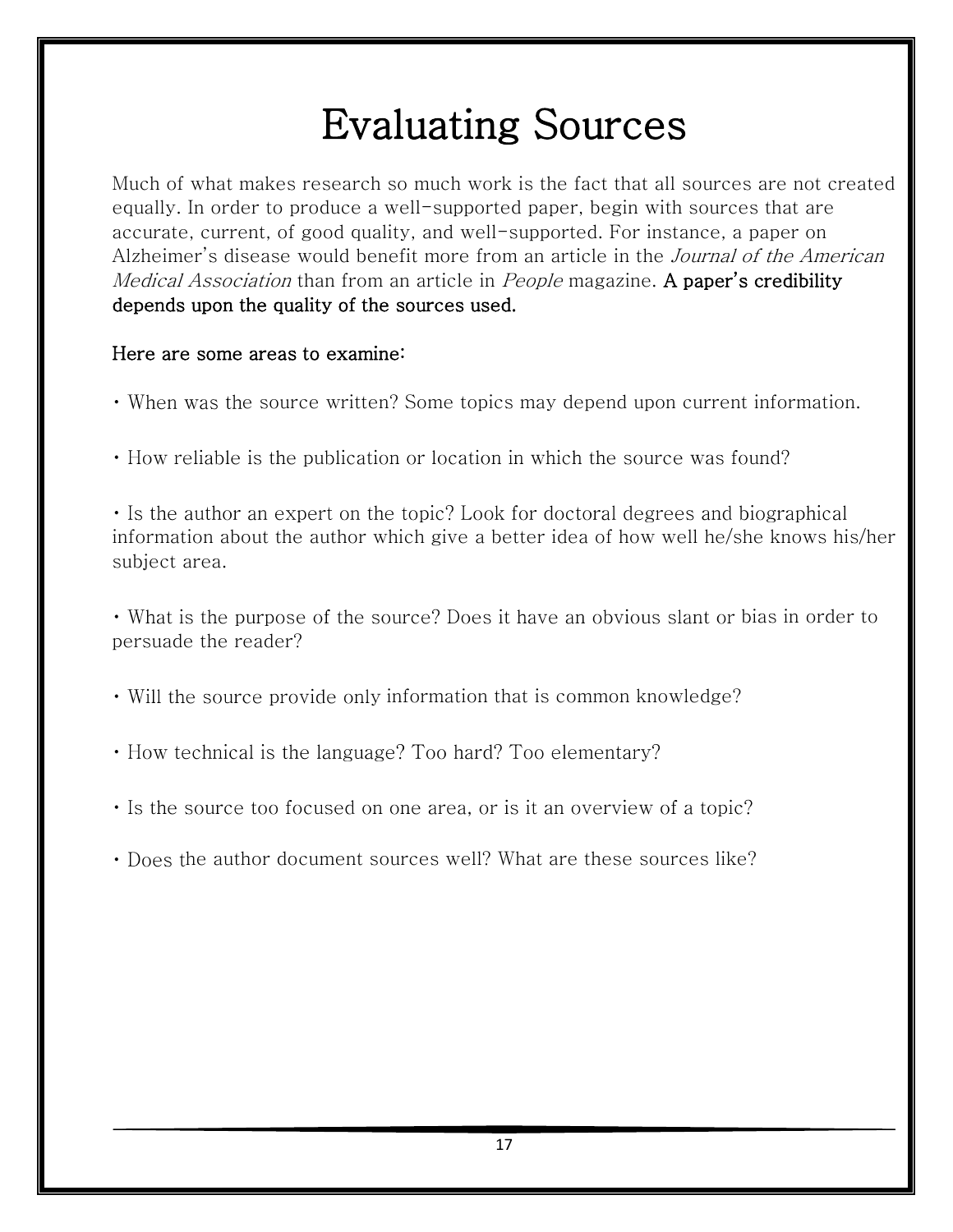### Primary and Secondary Sources

Another way to evaluate sources is to determine whether the sources are primary or secondary. Some essays or reports may need documentation from the original source. A critical essay on a literary work or a report on a government document would require that literary work or document as a source. Primary sources are the original works and are the sources from which others are derived. Here are a few examples:

- letters journals interviews poems
- novels speeches art dissertations
- news reports surveys observations musical compositions

Secondary sources take primary sources and interpret, summarize, or analyze them for a purpose. These sources may include reviews, discussions, annotated bibliographies, critical analyses of literary works, commentaries, and basic essay responses.

### Electronic Sources

The Internet and other electronic sources have made information easier to obtain. However, these sources are also very difficult to evaluate. Web pages can be created by anyone from corporations to non-profit organizations to individuals. This can make it difficult to filter and sort out the sites that are going to prove helpful in writing the paper. Therefore, it is important to develop skills that help discern the good from the bad. Begin with the suggestions for primary and secondary sources, and then consider the following aspects:

- What type of web page is being viewed? Addresses that end in .edu are from educational institutions and may offer the best information for many topics. Addresses ending in .org are from non-profit organizations, those ending in .gov are generated by the United States government, and .com signifies a business.
- Companies from .com sites may be selling something and may not be reliable and unbiased.
- Who created the page? Credentials can help one judge the site's purpose or bias.
- Check the accuracy of the information. Compare what was found with information from paper-based sources and see if it matches up.
- How current is the information? The Internet can offer the most up-to-date data, but this data could just as easily be outdated. One should not accept everything seen on the web. Check carefully.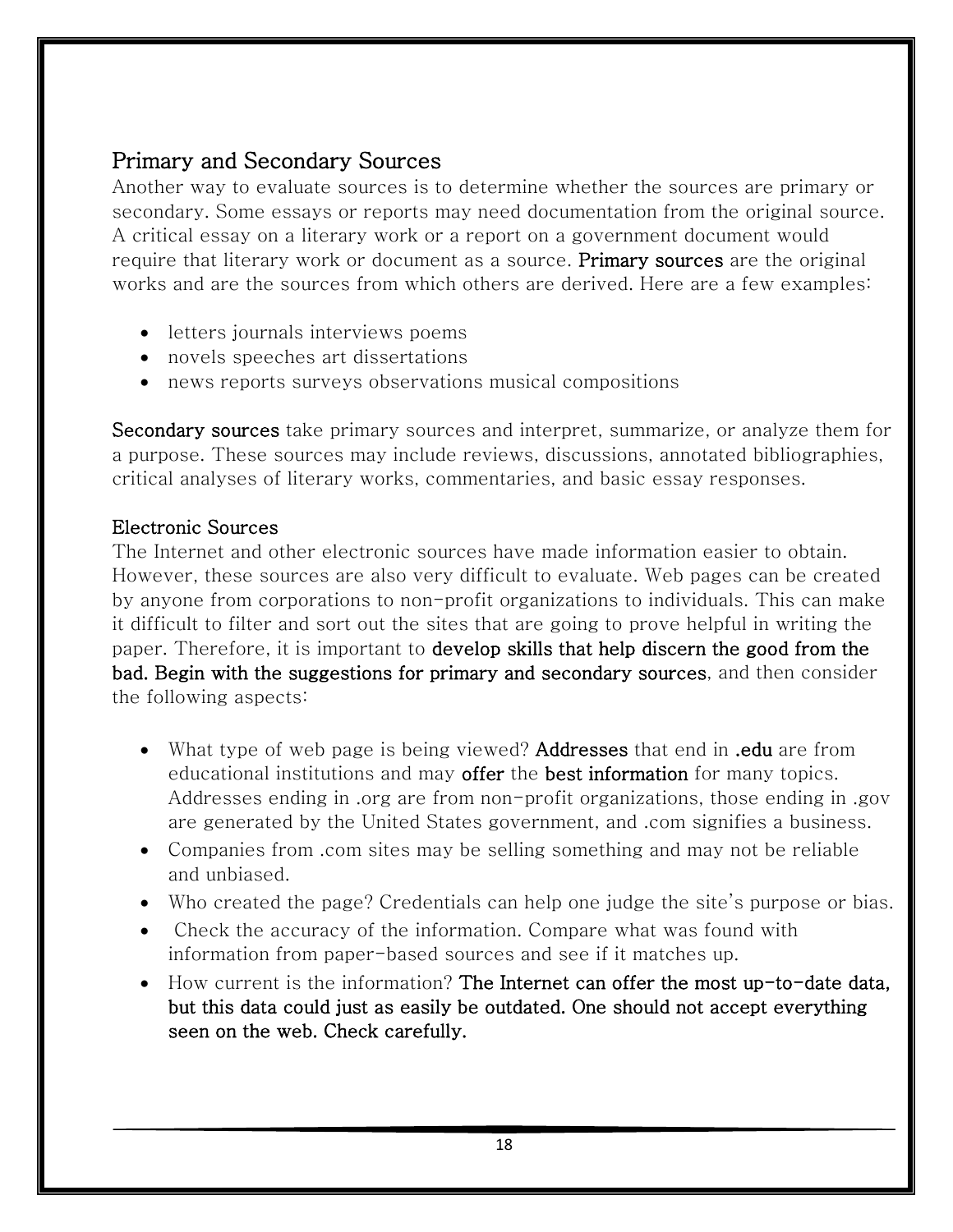### Plagiarism

Before beginning any research, you must understand the meaning and seriousness of plagiarism. According to Webster's New Ninth Collegiate Dictionary, plagiarism is defined as "To steal and pass off as one's own the ideas or words of another."

Because plagiarism is dishonest and a form of stealing, it is an extremely serious offense.

### The following forms of plagiarism are most common:

1. Using the exact words of an original source without quotation marks or documentation.

2. Using the exact words of an original source without quotation marks is plagiarism even if you document the source.

### You need quotation marks if the words are not yours.

3. Using someone else's ideas in a research paper without citing the source, even if you put the ideas into your own words.

• You must give credit to the original source.

4. Using information from the Internet and passing it off as originally yours.

• You must cite the source.

5. Engaging in "patchwork plagiarism".

 "Patchwork plagiarism" occurs when a writer begins to paraphrase a source but does not do a thorough enough job. Merely changing a word or two from time to time does not make a passage yours. Paraphrased notes must be completely in your own words, not a few of yours and a lot of someone else's.

### 6. Failing to provide a list of works cited.

7. Using another student's work and passing it off as your own.

#### Please refer to the Student Handbook for Holmdel High School's full Academic Integrity Policy:

[http://www.holmdelschools.org/schools/hs/pdf/hs\\_student\\_handbook.pdf](http://www.holmdelschools.org/schools/hs/pdf/hs_student_handbook.pdf)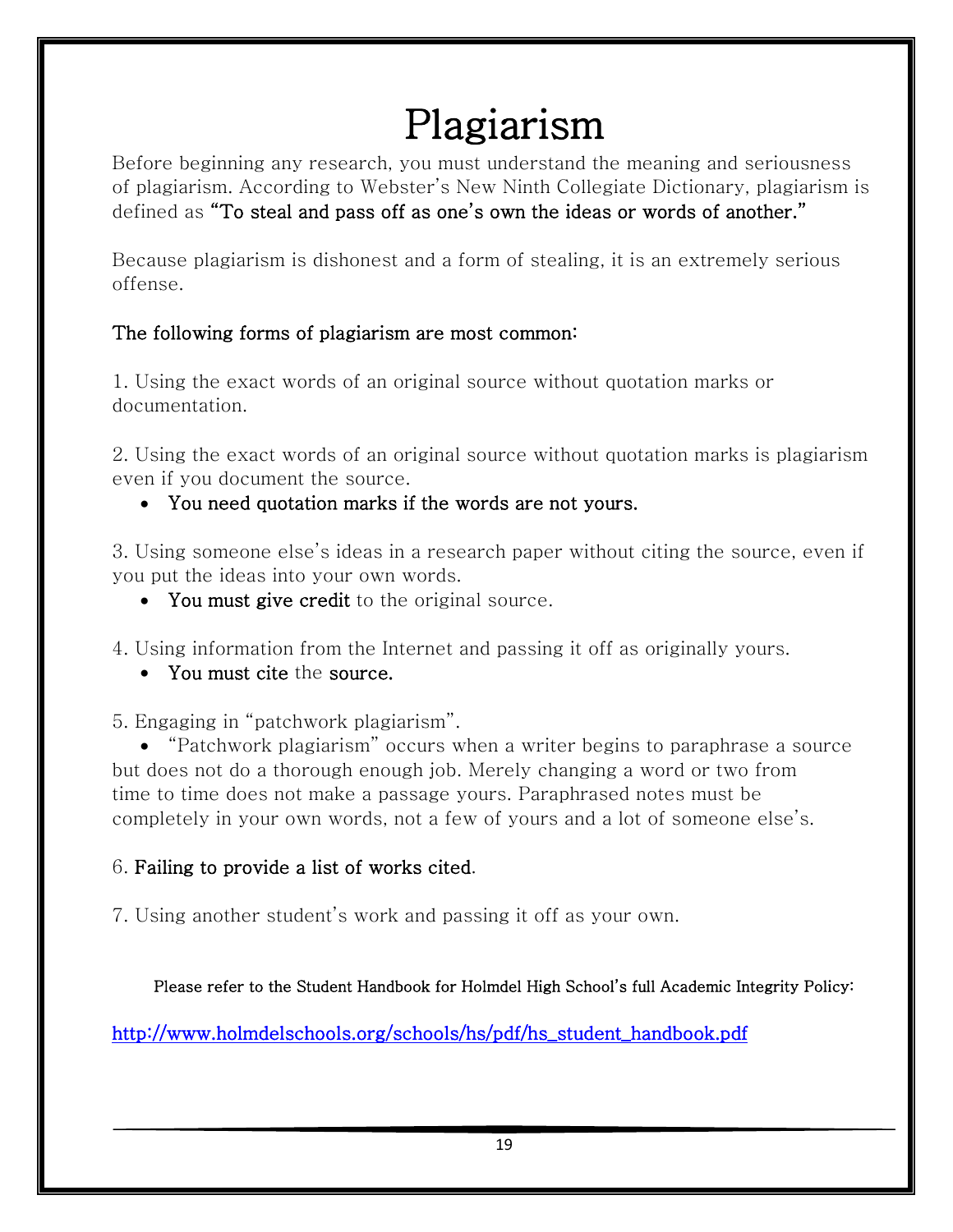### How to Avoid Plagiarism

Avoid plagiarism by giving credit to any sources used in the writing of the paper. Giving credit to the sources used in research is a two step process, both of which are necessary.

- 1.) Citation Within the paragraph it is necessary to identify the exact place from which the quotation, paraphrase, or data was taken. A citation tells a reader the author and page number (if known) where that specific material was found. With regard to citing a direct quotation, it is necessary to place the citation immediately following the quotation.
- 2.) Works Cited Page This page lists only the works that were used to write the paper. The Works Cited page provides complete source information about any material cited. It lists all sources used in alphabetical order by author's last name and is placed at the end of the paper on a separate piece of paper. It is paginated as the last page of the paper but does not count toward the length of the paper itself. (See section on Works Cited page- page 10.)

#### Things to think about when writing:

- Make a list of writers and viewpoints that are used and use this as a checklist for citations and documentation.
- Identify the sources of all materials that are borrowed—exact wording, paraphrases, ideas, and facts.
- Keep track of information gained through interviewing or talking with another person face to face, over the phone, or in writing.
- Take plenty of notes.
- Always ask a teacher when unsure about the use of sources.
- Divide the gathered information into three categories: ideas, summaries of others' ideas, and words copied directly.

#### Common Knowledge

Information that can be found in multiple credible sources can be considered "common knowledge." Information, however, must be found in exactness. It may also be "common" if the information is widely known or could be easily found in general reference materials. This information does not need to be cited. However, it is expected that all information created or owned by an author or researcher is properly cited. Rule of thumb: when in doubt, cite. If it is, in fact, unnecessary, the corresponding teacher will note it.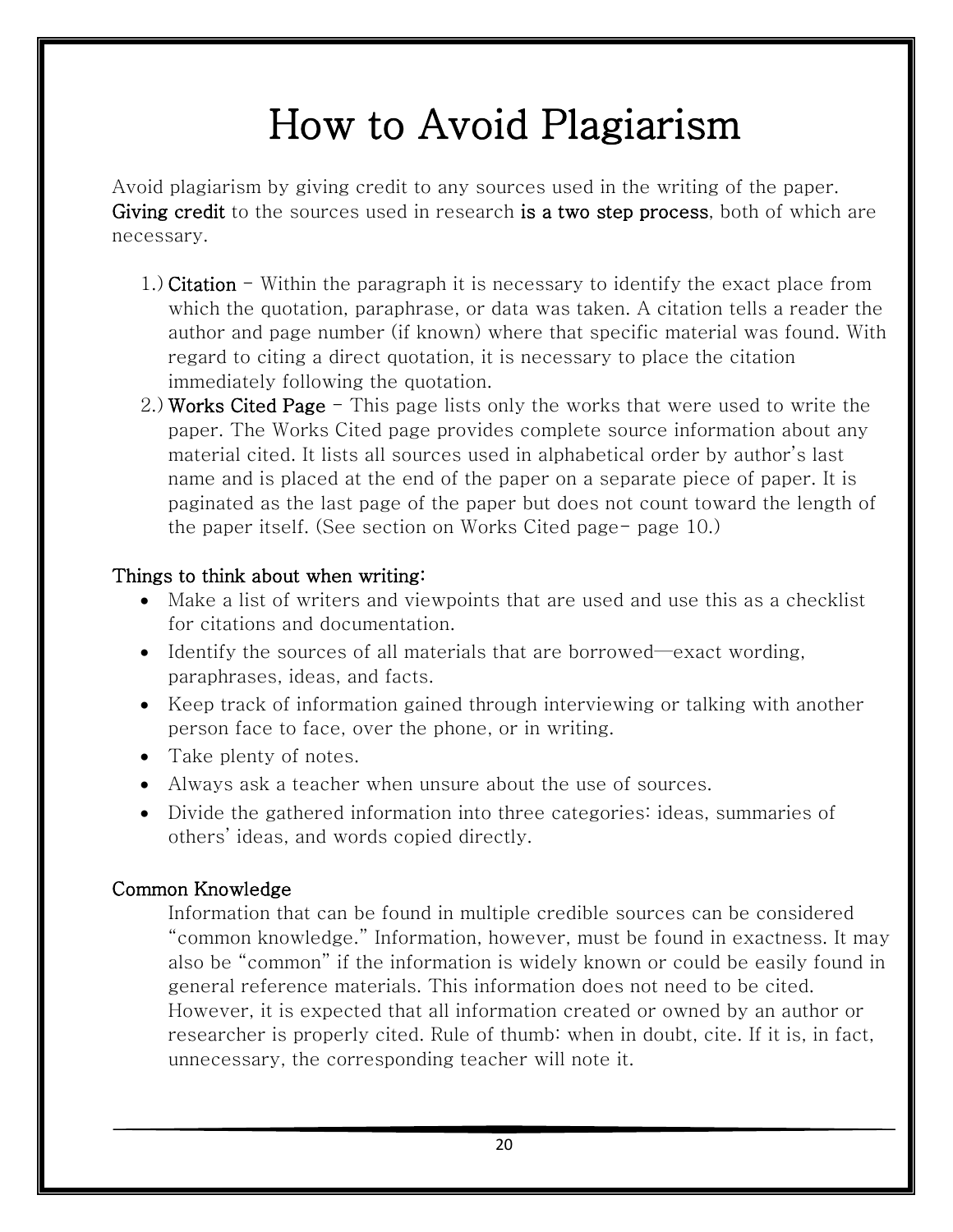### Paraphrasing and Summarizing

When writing a paper, a good idea is to vary the way in which you use researched information. In other words, you should not use direct quotes only. However, in order to avoid plagiarism, you must properly cite the source when using information that is not your own.

### How to Paraphrase

1. To write a paraphrase, use your own words and sentence structure. However, be careful: the intent of the original passage must remain the same, which means that the writer does not distort the author's meaning with his/her own opinions.

2. A paraphrase should be approximately the same length as the original.

### Example of Paraphrasing

Original Text from Source: "Students (36 percent) concur that lack of parental supervision at home is the major factor contributing to violence in schools. However, 34 percent of them cite as a second major factor to the presence of gang or group membership or peer group pressure (The American Teacher, 1993)" (Futrell and Powell, par. 9).

Your Paraphrased Sentence: Statistics from The American Teacher reveal that roughly one third of the interviewed students felt that school violence resulted from poor supervision, and another one third of the students felt that peer pressure was another major cause of school violence (Futrell and Powell, par. 9).

### How to Summarize

1. Like a paraphrase, a summary puts the original passage into the writer's own words and sentence structure without changing the meaning.

2. Since a summary shortens the original passage and focuses on its main points, partial quotes may be used along with the writer's own words in order to highlight the most important information.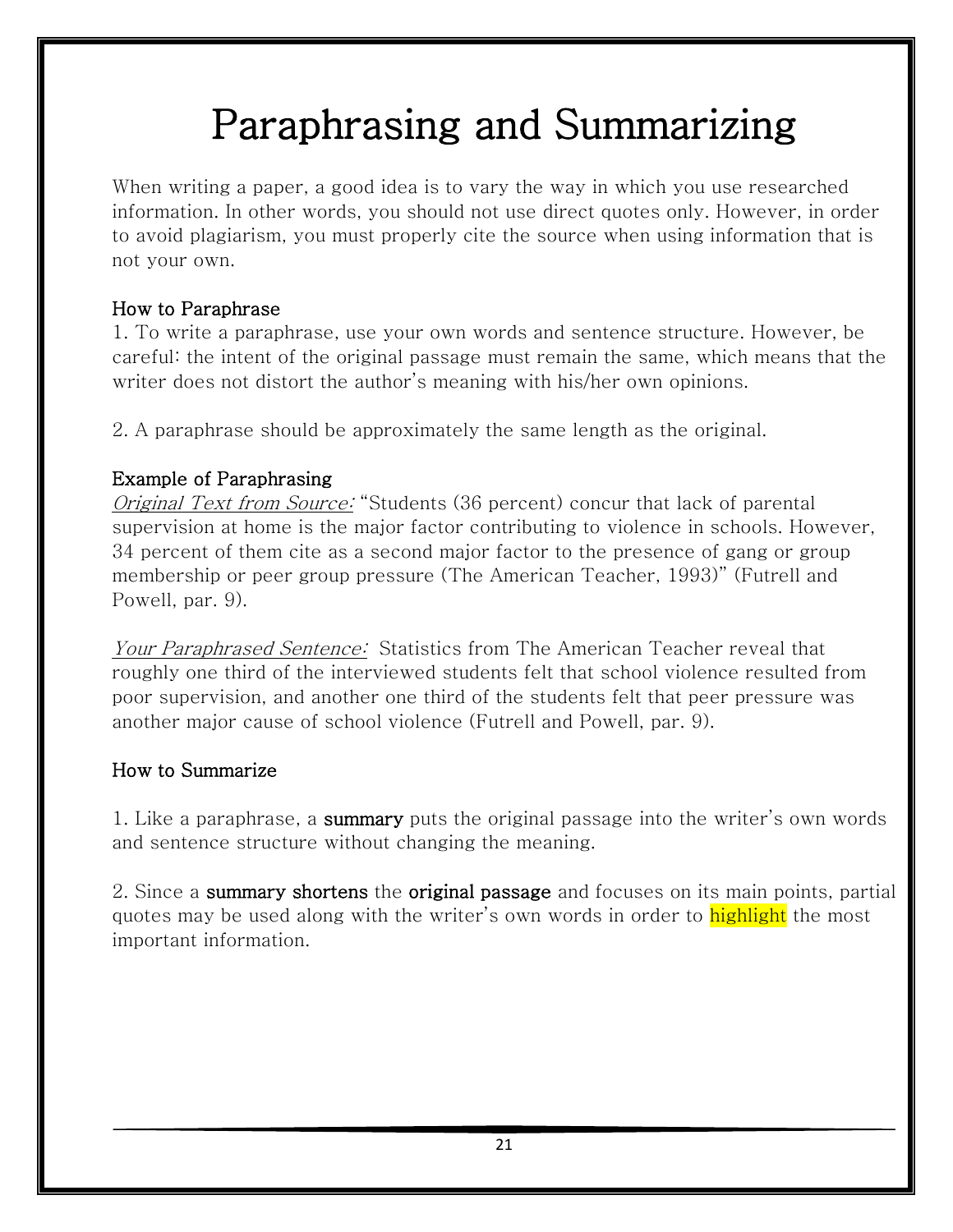#### Examples of Summarizing

Original Text from Source: "America's children are exposed to a steady diet of verbal and physical violence that begins early and continues throughout their lives. [. . .] Most of what children watch, including cartoons, is unsupervised and much of it is filled with scene after scene of unadulterated sex and violence. All too often children who behave violently are themselves victims of an overdose of violence" (Futrell and Powell, par. 2).

Your Summary: 1. Too much television watching exposes children in the U.S. to violence, which may be a factor in their own violent behavior (Futrell and Powell, par. 2).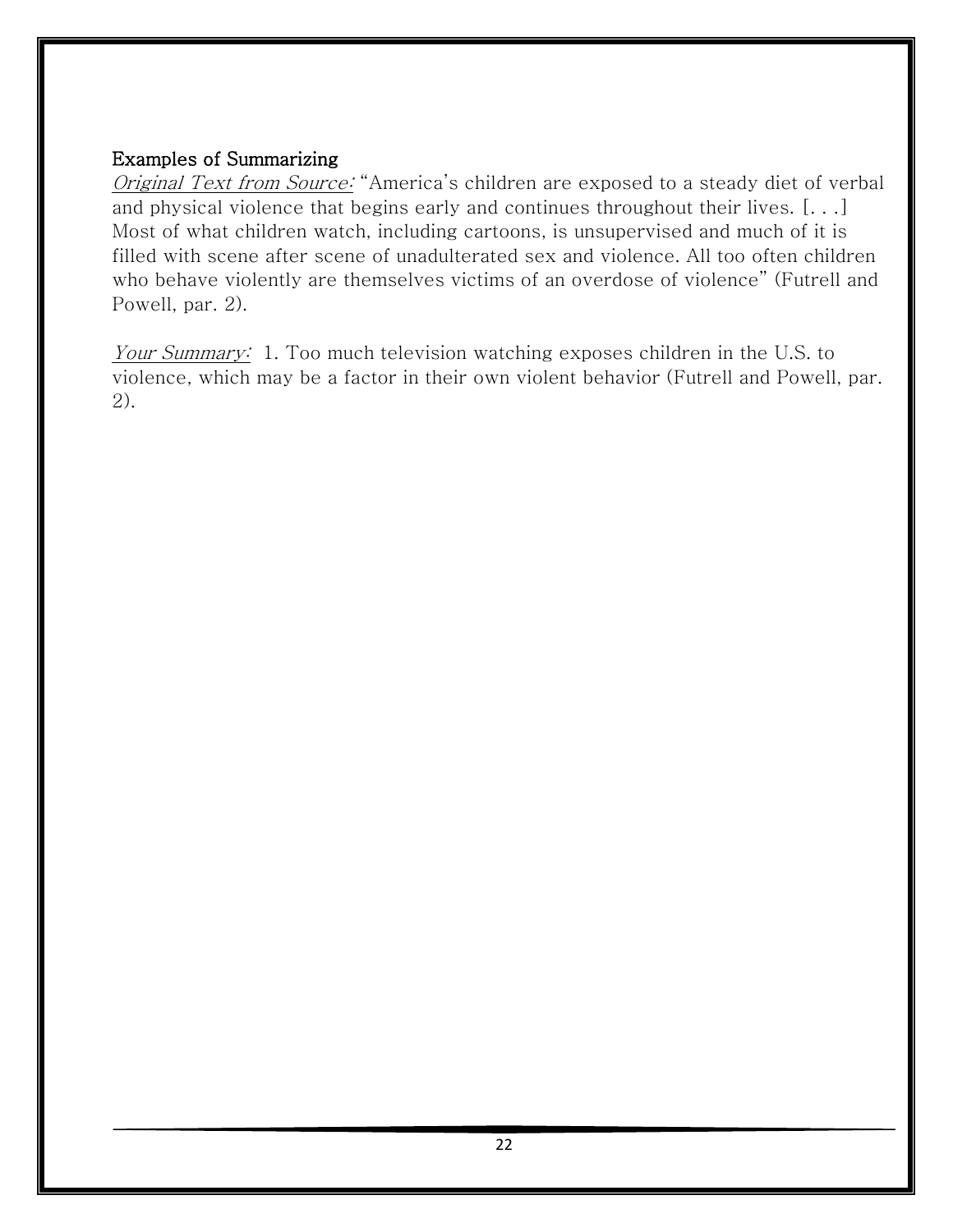### Revising and Editing

What's the difference?

Revision is comprised of locating and correcting problems with content to change ideas in writing to make them clear, strong, and more convincing.

Editing is locating and correcting problems with grammar, word choice, usage, punctuation, capitalization, etc...

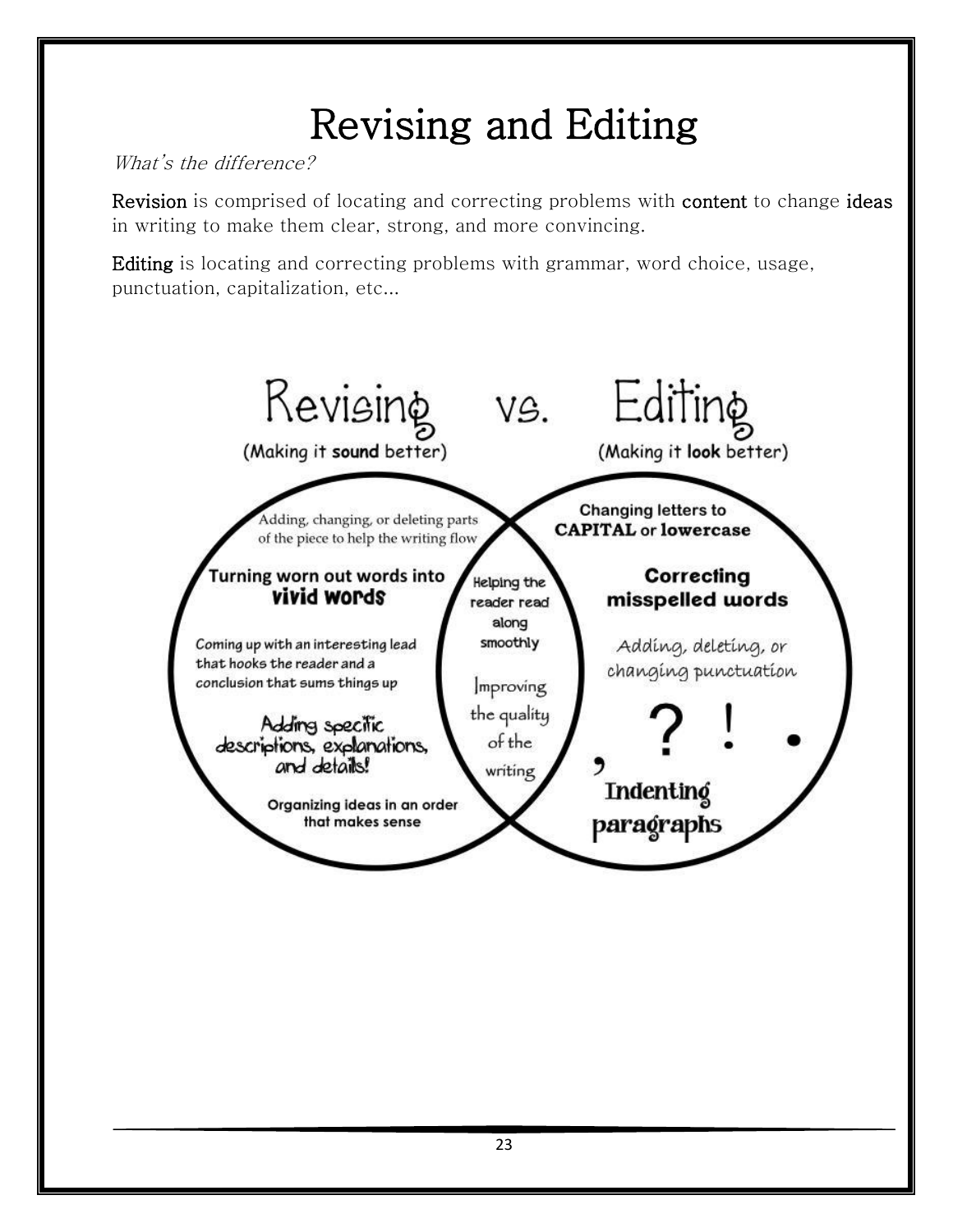# REVISING AN ESSAY:

### A BASIC CHECKLIST

#### **Organization**

- $\Box$  Is there a clear introduction, body, and conclusion?
- $\Box$  Does the introduction provide sufficient background for the reader? Are the "who," "where," "why," "what," and "how" questions addressed?
- $\Box$  Is there a thesis sentence? Is the purpose of the essay clear?
- $\Box$  Does the essay move from general to specific?
- $\Box$  Are there sufficient transitions between related ideas?
- $\Box$  Is the overall organization murky or clean? In other words, does the writer avoid introducing new material in the conclusion or switching subjects in the middle of a paragraph in the body?
- $\square$  Does every paragraph address the subject matter of the thesis in some way?

### Content and Style

- $\Box$  Does the essay show that the writer has a knowledge of the audience?
- $\Box$  Is the length appropriate and adequate?
- $\Box$  Has the writer used sufficient examples and detail to make his or her points clearly?
- $\Box$  Has the assignment been addressed?
- $\Box$  Is the tone of the essay appropriate?
- $\Box$  Is the tone of the essay professional and appropriate?
- $\Box$  Is the language convincing, clear, and concise?
- $\Box$  Has the writer used fresh language and a creative approach?

### Research and Sources

- □ Are all sources credible?
- $\Box$  Is the research accurate, unbiased, and complete?
- $\Box$  Has the writer fully interpreted the findings?
- $\Box$  Is the analysis based on hard evidence?
- $\Box$  Is the analysis free of faulty reasoning?
- $\Box$  Is the documentation in the Works Cited page and body of the essay correct?
- $\Box$  Have all quotations been checked against the original?
- $\Box$  Are all quotations introduced? Is the flow of the essay seamless?
- $\Box$  If material was paraphrased, are the sources still mentioned?
- $\Box$  If included, are recommendations based on accurate interpretations?
- $\Box$  Have all facts been checked for accuracy?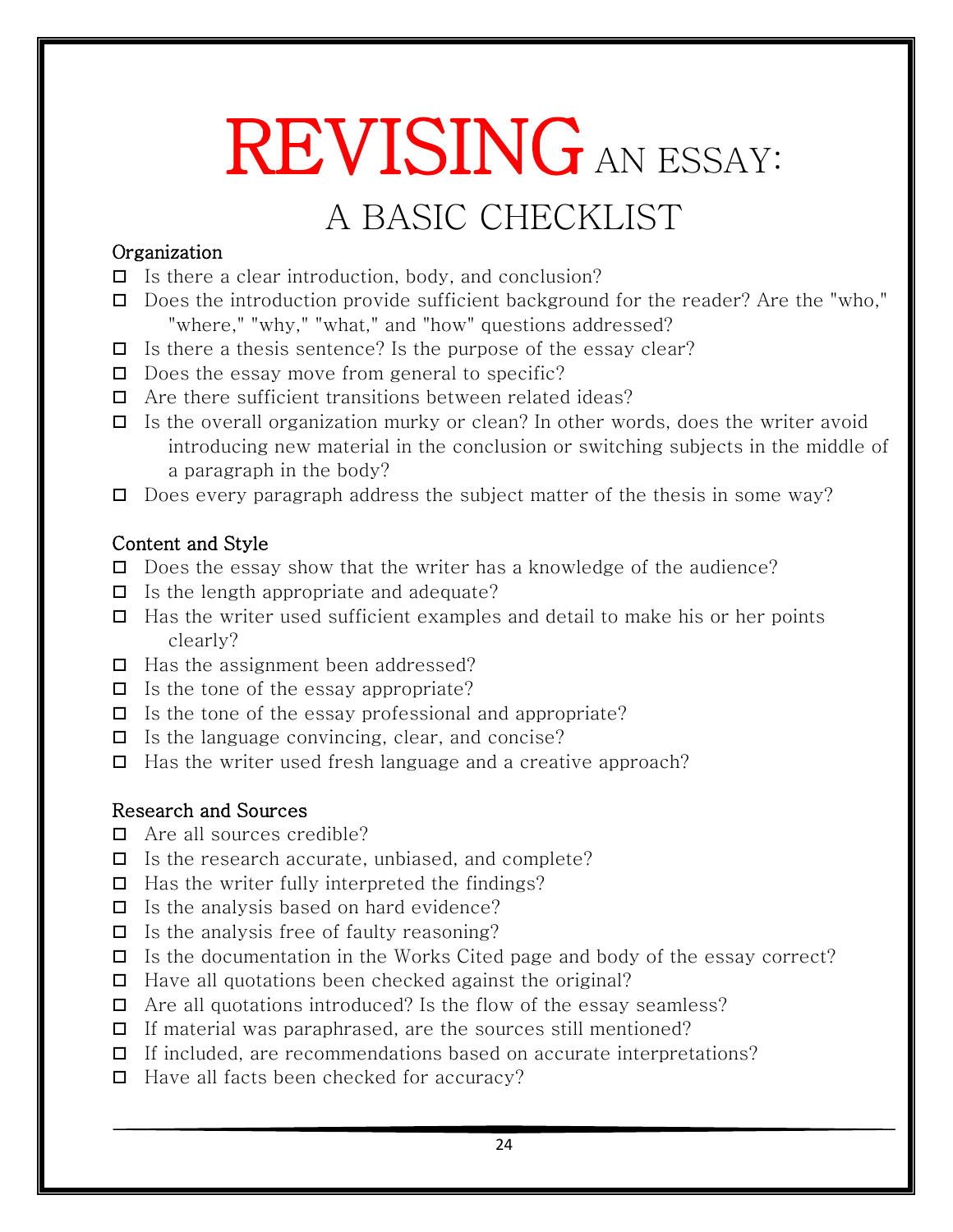# EDITING AN ESSAY:

### A BASIC CHECKLIST

### Opening

- $\Box$  first paragraph includes a clear thesis statement
- $\Box$  opening discussion leaves the reader with a good idea of the subject and scope of my essay
- $\Box$  opening touches briefly on the major points that will be raised later

### Body

- $\Box$  the body of the essay forms a structured line of argument supporting my thesis
- $\Box$  each paragraph has a topic sentence that indicates its overall main point

### **Conclusion**

- $\Box$  the reader is reminded of my thesis and main points
- $\Box$  there is a well developed closing discussion about what my essay has proved

#### Language

- $\Box$  the style of language is suitable (usually this means no slang, abbreviations, no contractions)
- $\Box$  phrasing is clear and concise, without repetitions or awkward passages
- $\Box$  spelling and word usage have been checked

#### Sentences and Punctuation

- $\Box$  all my sentences are complete (sentence fragments have been eliminated)
- $\Box$  run-on sentences (two or more sentences written as one) have been corrected
- $\Box$  punctuation has been checked, with special attention to commas

#### Grammar

- pronoun agreement and subject-verb agreement have been checked
- $\Box$  all verbs are in the right tense, without any unnecessary tense shifts
- $\Box$  possessives are correctly formed, with apostrophes in place

#### **Mechanics**

- $\Box$  all proper nouns, titles, and headings are capitalized
- $\Box$  titles of brief works (essays, articles, short stories, etc.) are in quotation marks
- $\Box$  titles of books, plays, newspapers, magazines, etc. are in italics or underlined

 $\Box$  quotations are properly indicated (brief ones in quotation marks, long ones set off and indented)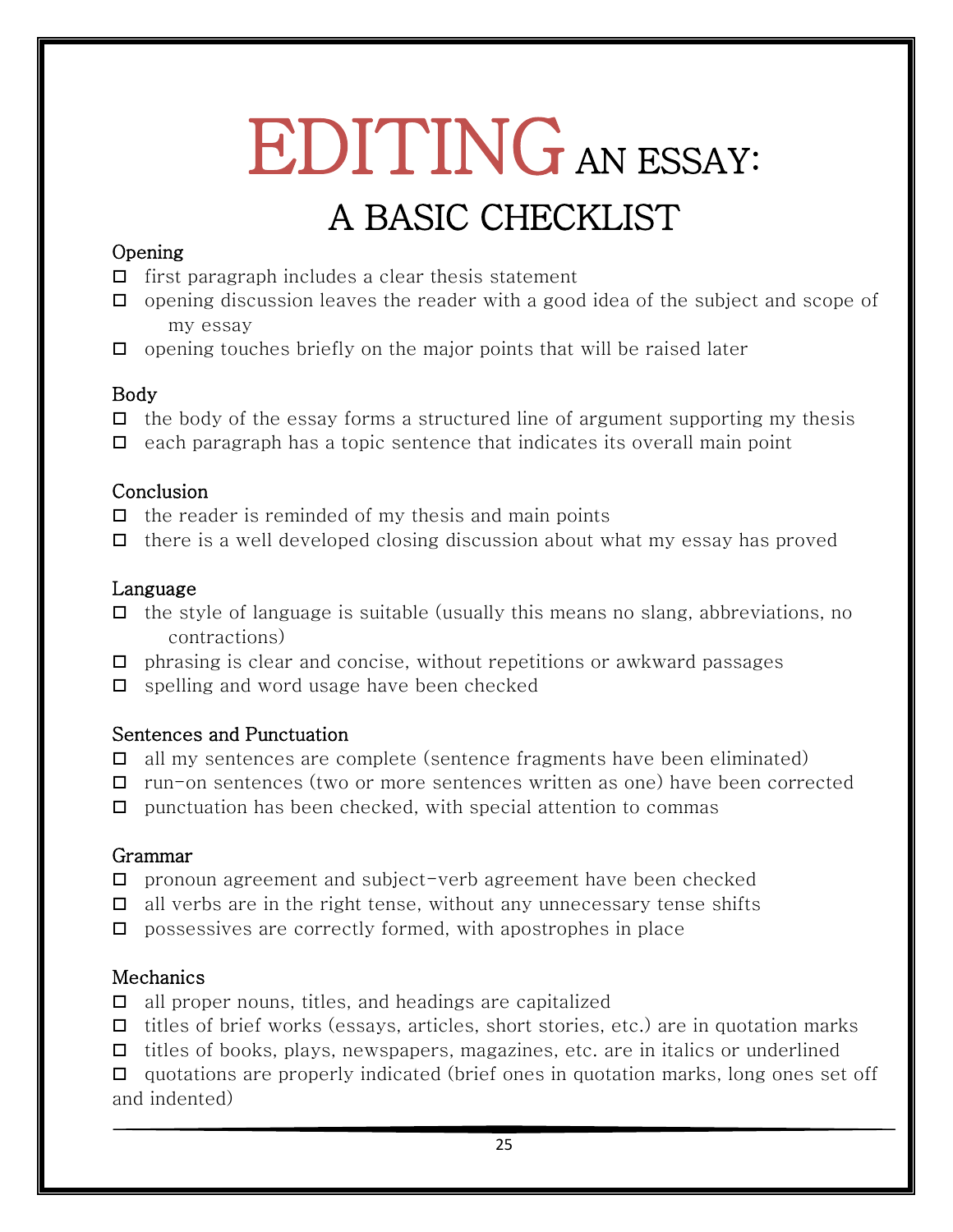### Writing Effective Paragraphs

A paragraph is a sentence or group of sentences set off as a unit. Usually all the sentences in a paragraph can be related to a single main idea.

The main problems affecting paragraphs are focus and development. A poorly focused paragraph is difficult to understand because there seems to be no relation between the individual sentences. A paragraph may appear to be poorly focused because it is (the writer tries to cover too many ideas instead of focusing on the single important idea), or because the writer has not provided transitions to connect the ideas together.

A poorly developed paragraph can be well-written, but it is usually ineffective and unpersuasive. Poor development usually results from an over-reliance on generalization (and a parallel lack of specific detail), and a misunderstanding of audience. Often, the writer leaves out important information, such as background and context for someone else's idea, description of setting, definition of a key term, or evidence to support an assertion. The writer omits such information because she or he believes the reader already knows it and would be "bored" by seeing it again.

This section contains some basic advice for good paragraphs.

### Focus on a Main Idea

Most paragraphs have recognizable main ideas. The main idea is simply what the paragraph is about, and may be stated in a topic sentence which occurs at the beginning of the paragraph, or may be so obvious that it is implied.

All other sentences in the paragraph should be related to and contribute to the main idea.

### Use Specific Details

An effective paragraph develops the main idea with enough detail to hold the reader's attention and explain the writer's ideas. Too little detail produces boring and abstract paragraphs. Too much detail produces unfocused paragraphs that overwhelm the reader.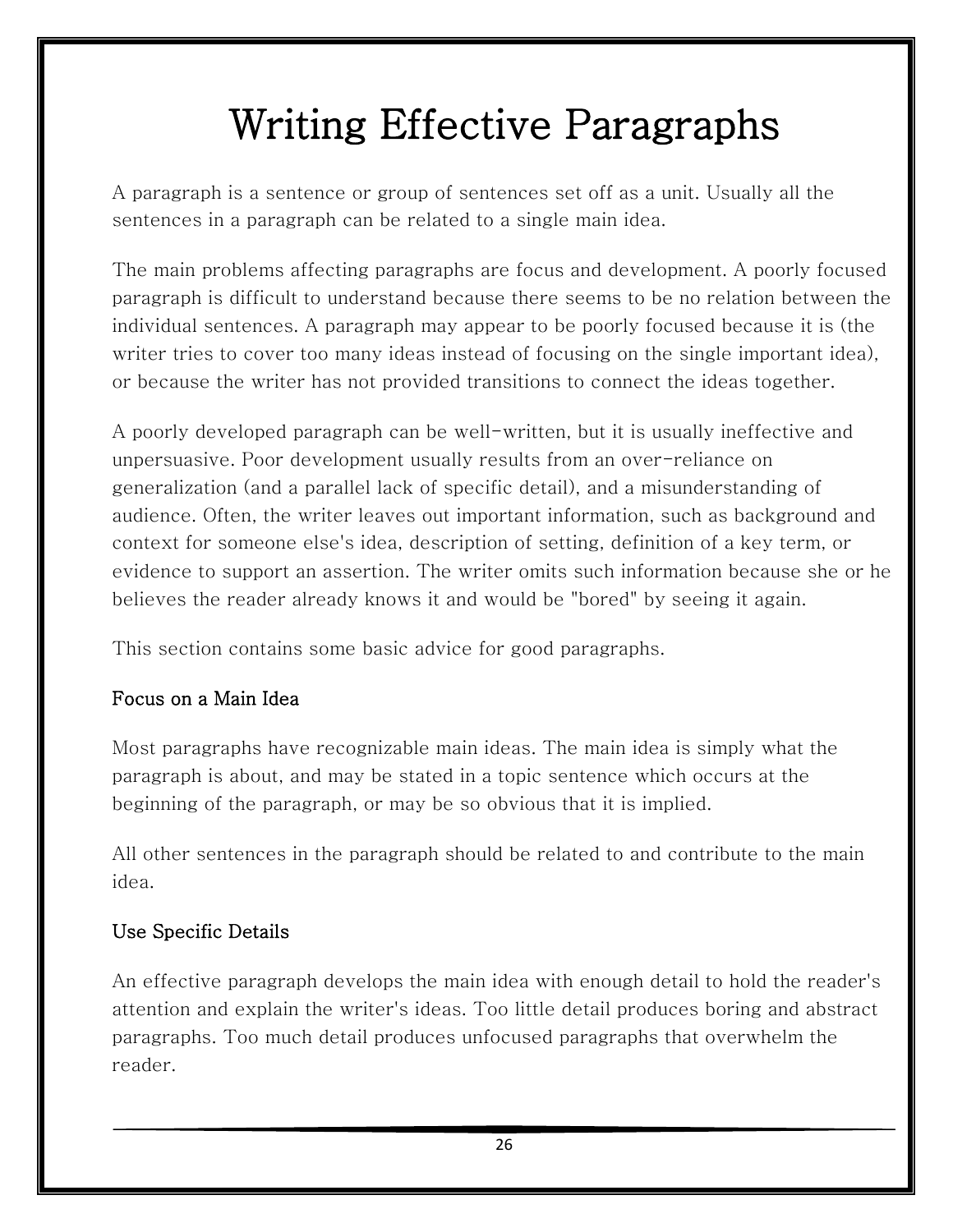### Develop using a Pattern

The structure of a paragraph can take almost an infinite variety of forms. However, certain patterns occur frequently.

| Narration                      | A narrative paragraph uses a story or part of a story to develop<br>the main idea. Often the story serves as anecdotal evidence in<br>support of the main idea, producing a paragraph similar to the<br>example and illustration pattern.                       |
|--------------------------------|-----------------------------------------------------------------------------------------------------------------------------------------------------------------------------------------------------------------------------------------------------------------|
| Description                    | A descriptive paragraph uses specific details to create a clear idea<br>of a place, time, person, or object. Descriptive paragraphs show<br>rather than tell, and use details such as sensory details to help the<br>reader construct a "picture" of the scene. |
| Definition                     | A definition paragraph provides a detailed definition of a key term<br>in the essay.                                                                                                                                                                            |
| Example and<br>Illustration    | An example or illustration paragraph illustrates a point with one or<br>more examples.                                                                                                                                                                          |
| Division and<br>Classification | A classification paragraph groups items into categories according<br>to some specific principle. A division paragraph breaks a single<br>item into its parts according to some specific principle.                                                              |
| Comparison and<br>Contrast     | A comparison paragraph looks at the similarities between two or<br>more items. A contrast paragraph looks at the differences<br>between two or more items. Sometimes items are both compared<br>and contrasted.                                                 |
| Analogy                        | Occasionally, analogies can be used to develop an idea. An<br>analogy draws a comparison between two items, usually for the<br>purpose of showing some surprising similarity.                                                                                   |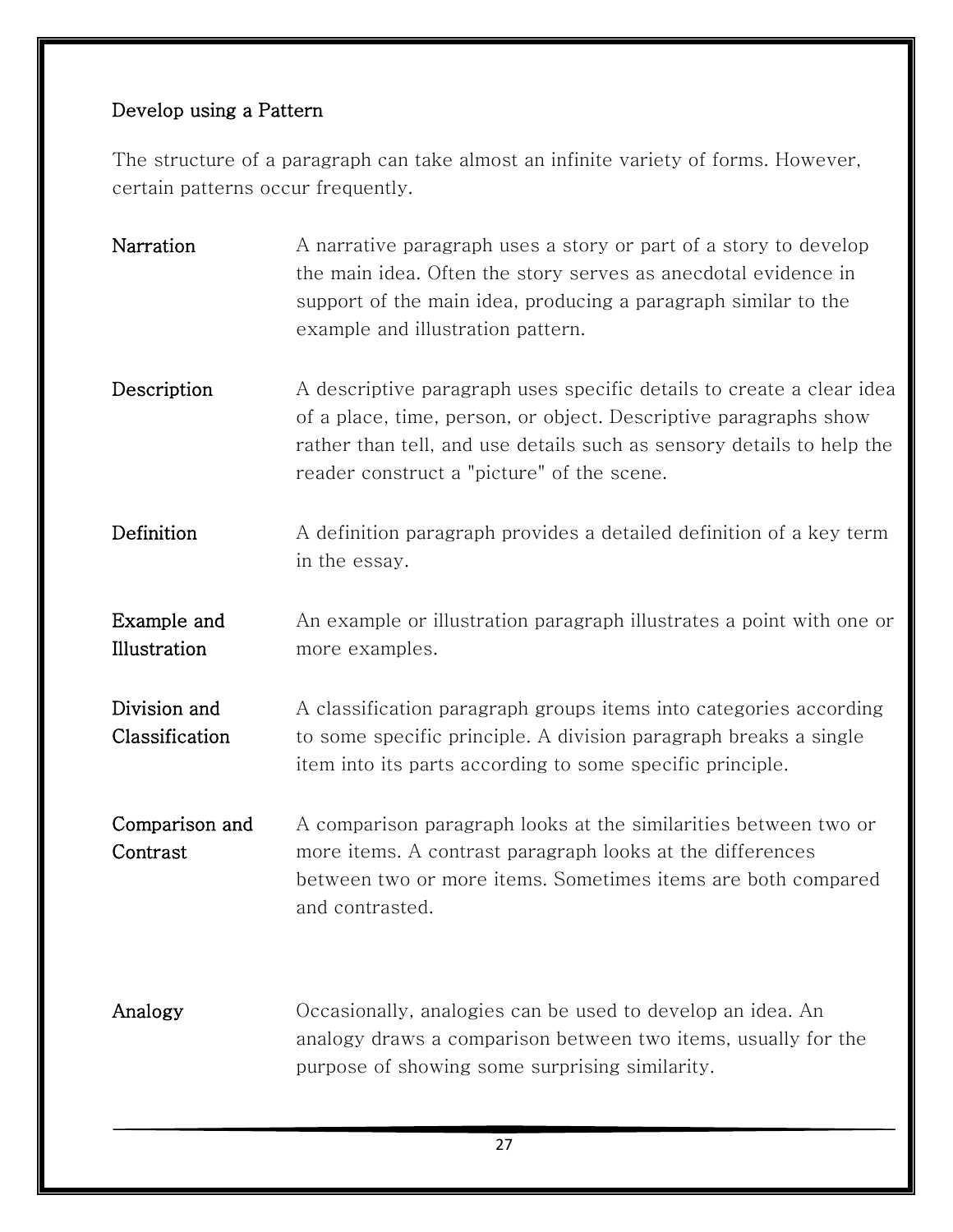Cause and Effect A cause and effect paragraph develops an idea by explaining the causes of something or by showing the effects of something. The paragraph might move from cause to effects or from an effect to its causes.

**Process** A process paragraph depicts or explains a process, often using chronology to order the individual stages in the process.

Make Paragraphs Coherent: A paragraph has coherence, or flows, when the details of the paragraph fit together in a way that is clear to the reader. Coherence is partially the product of choosing an appropriate paragraph pattern for your ideas, and partially the product of sentence-level control.

Here are some ways to improve paragraph coherence:

- Repeat key words or phrases—or pronouns that point to them—to link sentences (and alert them to the importance of the ideas represented by those words and phrases).
- Use parallelism. Parallelism can be applied to parts of a sentence. It can also be applied to sentences within a paragraph.
- Maintain consistency of tone, register, and point of view.
- Provide transitions. See "Transition Words and Phrases" below.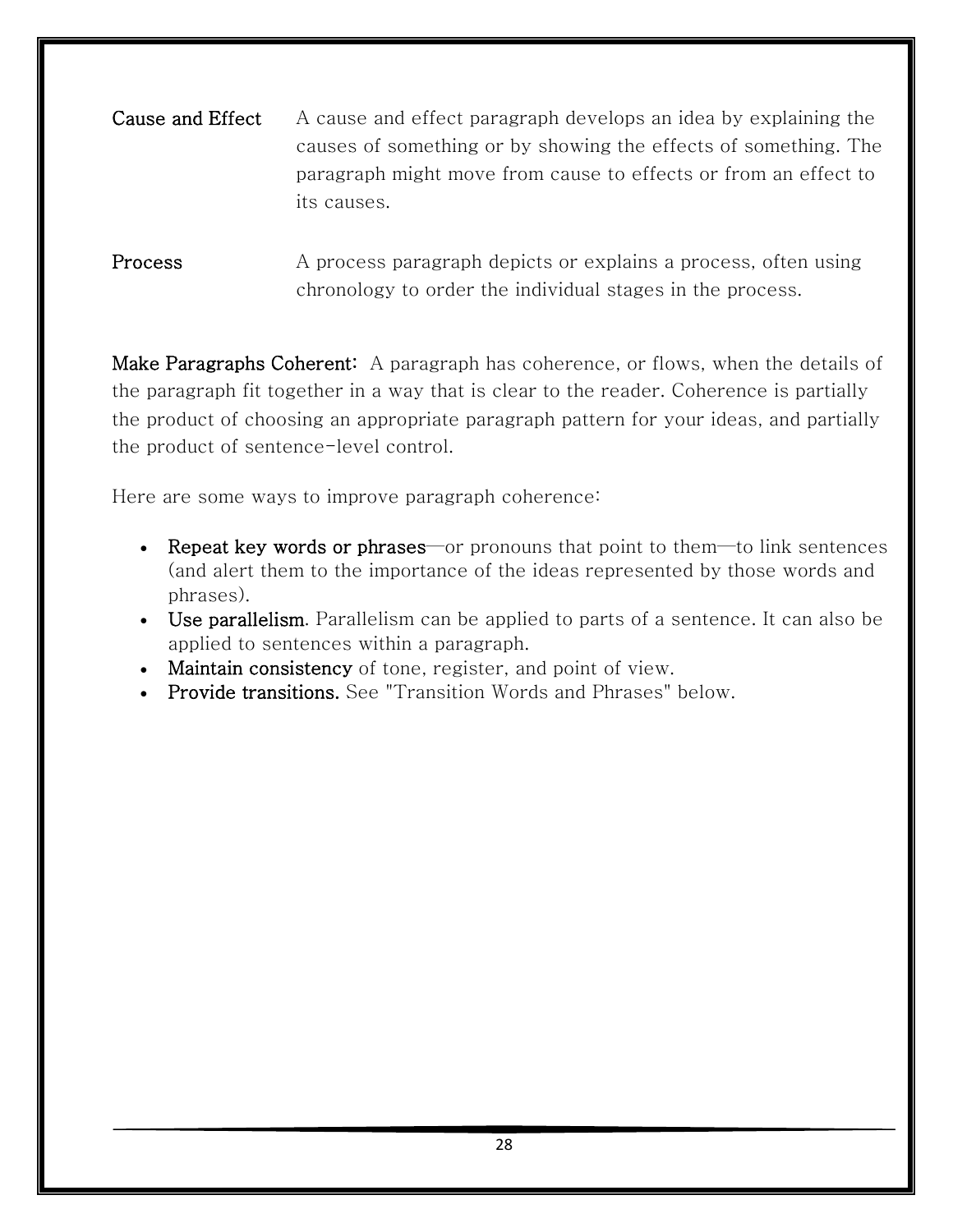### Transition Words and Phrases

To signal relationships or shifts in meaning, a transition connects one paragraph, sentence, clause, or word with another. A transition also identifies what kind of connection exists, helping readers anticipate how the next paragraph or sentence will relate to the meaning of what they have just read.

Following are the groups of transitions, what they signal, and examples of each:

1. Chronological Transitions. . .Relationship in time:

| presently      | meanwhile       | the next day       |
|----------------|-----------------|--------------------|
| thereupon      | at length       | thereafter         |
| immediately    | soon afterward  | following this     |
| afterward      | after that      | by that time       |
| next           | beforehand      | later              |
| soon           | at that moment  | at last            |
| within an hour | shortly         | from then on       |
| earlier        | when I returned | first              |
| second         | then            | with that finished |

2. Spatial Transitions. . .Relationship in space:

| a little farther on  | at the edge of the clearing |
|----------------------|-----------------------------|
| in the next room     | at the center of the circle |
| at that altitude     | across the way              |
| between those cities | about a foot to the left    |
|                      | just to the right           |

3. Comparison Transitions. . .What follows is similar to what precedes:

| likewise        | once again     | similarly        |
|-----------------|----------------|------------------|
| in the same way | in like manner | at the same time |
| once more       |                |                  |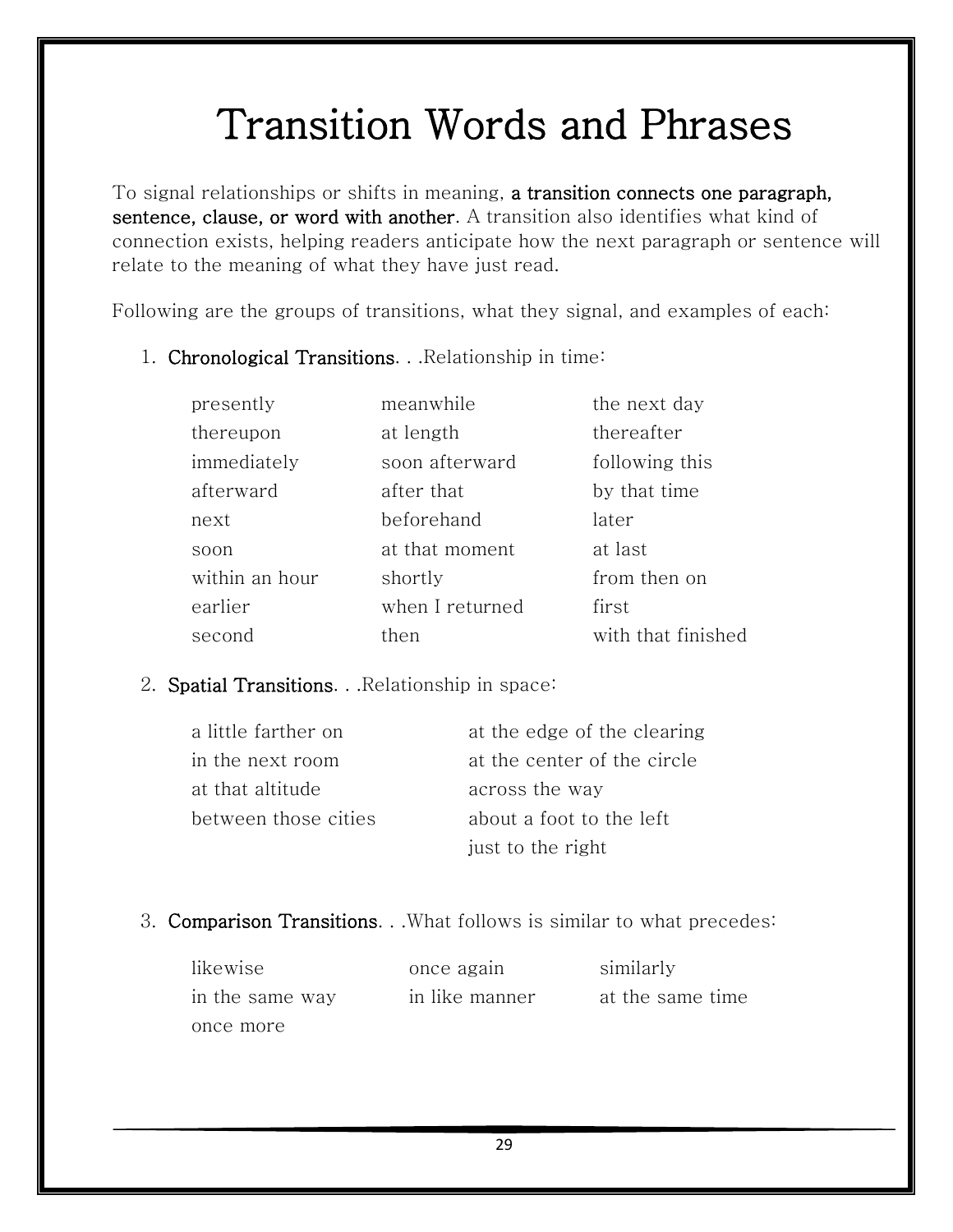### 4. Contrast Transitions. . .A contradiction or contrast:

| however         | conversely      | nevertheless      |
|-----------------|-----------------|-------------------|
| whereas         | still           | even so           |
| surely          | unlike          | on the other hand |
| nonetheless     | on the contrary | in spite of this  |
| notwithstanding | for all that    | in contrast       |

5. Middle Paragraph Transitions. . .What follows is an illustration, a qualification, or an example:

| for example  | for instance  | likewise      |
|--------------|---------------|---------------|
| specifically | frequently    | in particular |
| similarly    | to illustrate | whenever      |
| that is      | in general    | occasionally  |
| generally    | especially    | usually       |

What follows is additional or supplementary:

| furthermore | besides                    |
|-------------|----------------------------|
| moreover    | as if that were not enough |
| and         | indeed                     |
| in fact     | first, second, third       |
| in addition | also                       |
| then, too   | again                      |

What follows is quite expected, quite natural, or obviously true:

| to be sure | it follows, then, that |
|------------|------------------------|
| of course  | for that matter        |
| naturally  | as a matter of fact    |
| surely     | without a doubt        |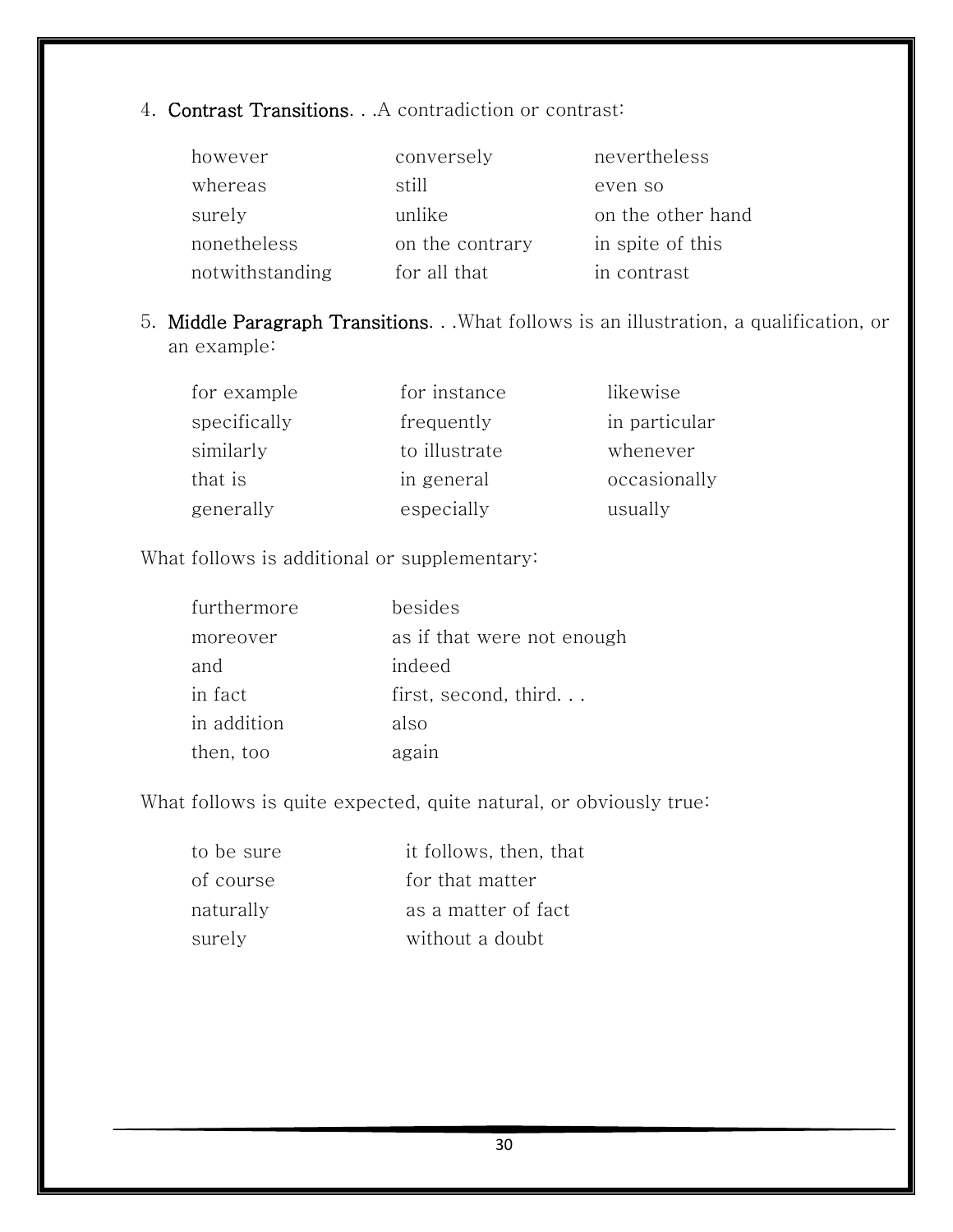### 6. Cause-Effect Transitions. . .What follows is a result of what precedes:

| as a result     | as a consequence | <sub>SO</sub> |
|-----------------|------------------|---------------|
| thus            | consequently     | another       |
| therefore       | then             | hence         |
| in other words  | wherefore        | at last       |
| for this reason | and that is why  | first         |
| second          | on the whole     | accordingly   |

#### 7. Counterargument Transitions. . .For concession:

| of course           | certainly    |
|---------------------|--------------|
| doubtless           | to be sure   |
| to doubt that       | granted that |
| it may be true that |              |

- 8. End of Paragraph or Conclusion Transitions. . .What follows is a repetition or intensification of that which precedes:
	- in other words indeed to repeat in any case as we have seen in fact as noted earlier besides to put it another way

9. Conclusion Transitions. . .What follows is a summary:

| therefore          | all in all   | in short      |
|--------------------|--------------|---------------|
| in a word          | on the whole | in conclusion |
| what we have, then | in sum       | to summarize  |
| in summary         | in brief     | finally       |
| to conclude        |              |               |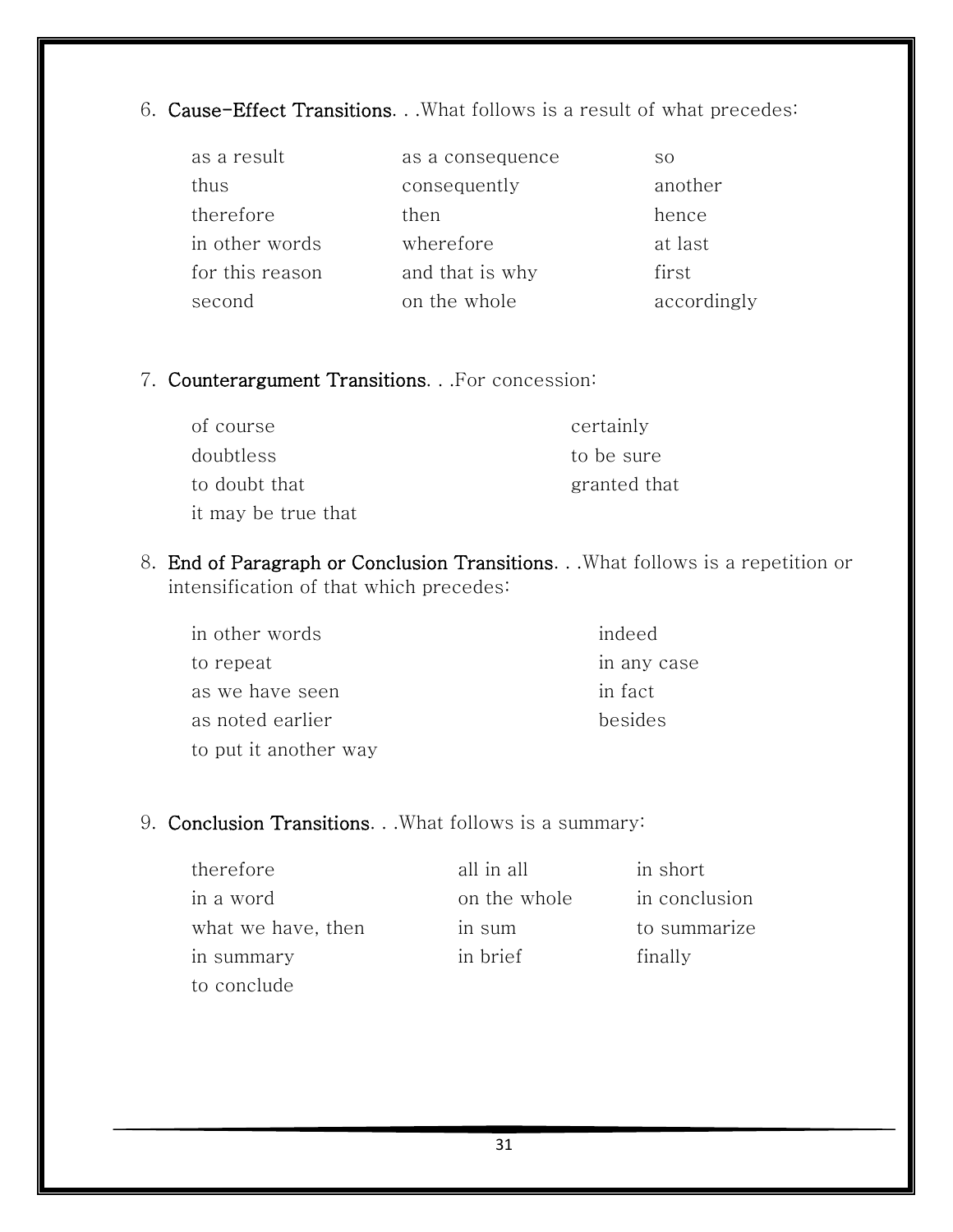### Cohesion and Coherence

Cohesion: Readers must feel that they move easily from one sentence to the next, that each "coheres" with the one before and after.

Coherence: Readers must also feel that sentences are not just individually clear but constitute a unified passage focused on a coherent set of ideas.

### Cohesion

Cohesion refers to how a group of sentences "hang together." Sometimes, to achieve better cohesion we have to "violate" other writing "rules" we think are sacrosanct. Take for example the following two sentences:

- a. The collapse of a dead star into a point perhaps no larger than a marble creates a black hole.
- b. A black hole is created by the collapse of a dead star into a point perhaps no larger than a marble.

Given a choice between these two sentences we would **probably choose the first** since it uses an active verb while the second uses a passive verb. But the passive does have its uses, such as helping readers create that sense of flow that characterizes a coherent passage. Which of the following two passages "flows" better?

- A. Some astonishing questions about the nature of the universe have been raised by scientists studying black holes in space. The collapse of a dead star into a point perhaps no larger than a marble creates a black hole. So much matter compressed into so little volume changes the fabric of space around it in puzzling ways.
- B. Some astonishing questions about the nature of the universe have been raised by scientists studying black holes in space. A black hole is created by the collapse of a dead star into a point perhaps no larger than a marble. So much matter compressed into so little volume changes the fabric of space around it in puzzling ways.

The second passage reads more coherently because the concept introduced by each new sentence follows from the previous sentence. This technique is called "old-to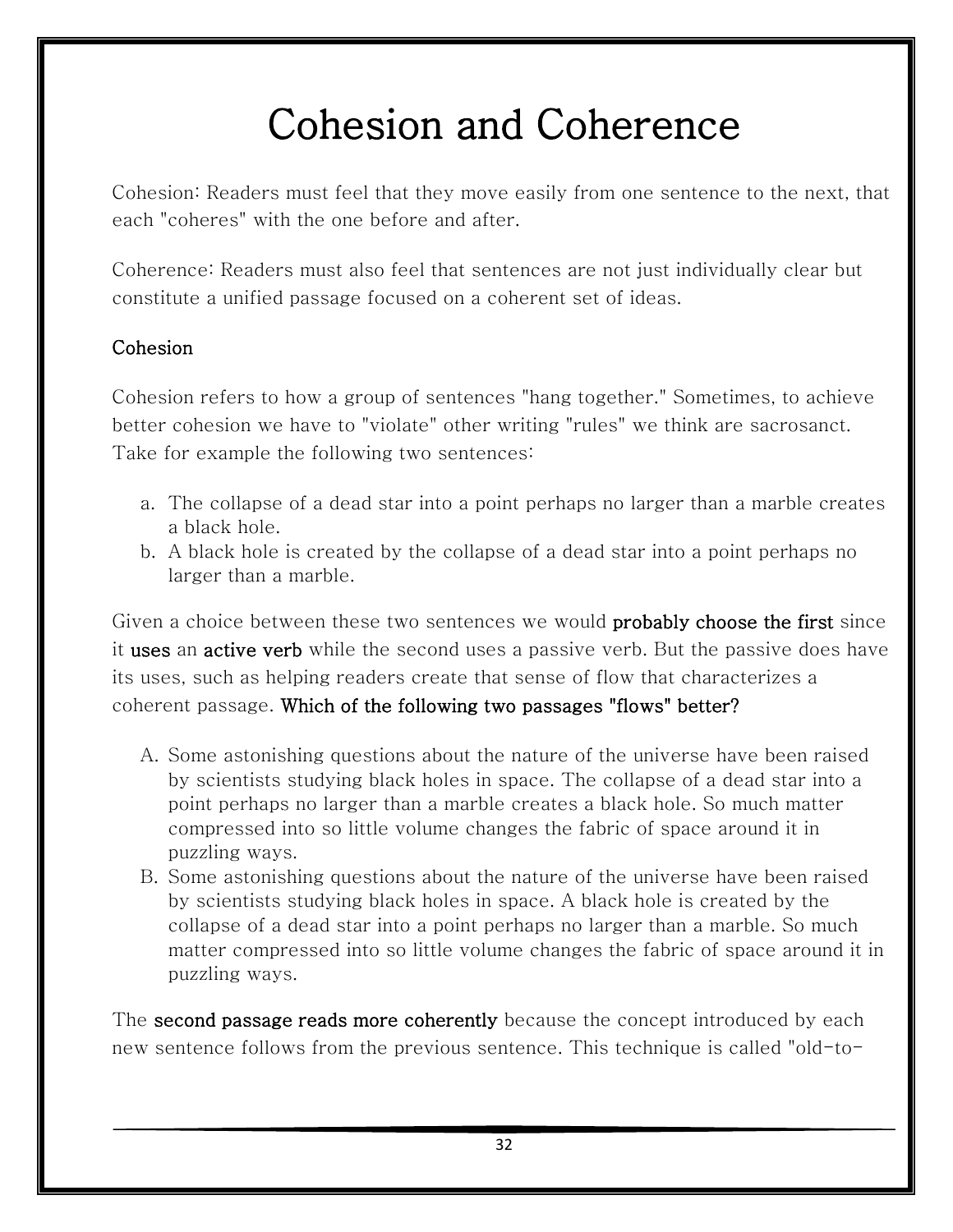new" and is one of the most important principles of a cohesive writing style. The principles of old-to-new are:

- 1. Begin your sentences with information familiar to your readers.
- 2. End your sentences with information your readers cannot anticipate.

### **Coherence**

However, writing can have a cohesive "flow" and be almost indecipherable. Consider the following passage:

Saner, Wisconsin, is the snowmobile capital of the world. The buzzing of snowmobile engines fills the air, and their tanklike tracks crisscross the snow. The snow reminds me of Mom's mashed potatoes, covered with furows I would draw with my fork. Mom's mashed potatoes usually made me sick, that's why I play with them. I like to make a hole in the middle of the potatoes and fill it with melted butter. This behavior has been the subject of long chats between me and my analyst.

This passage is cohesive, moving from Saner to snowmobiles to snow to Mom's mashed potatoes to behavior, but it certainly is not coherent.

To understand coherence we need to consider how readers make sense out of larger groupings of sentences. Readers feel a passage is coherent when the writer helps them accomplish two tasks:

- 1. Identify the topics (what the sentence is about) of individual sentences quickly.
- 2. Recognize how the topics form a connected set of ideas.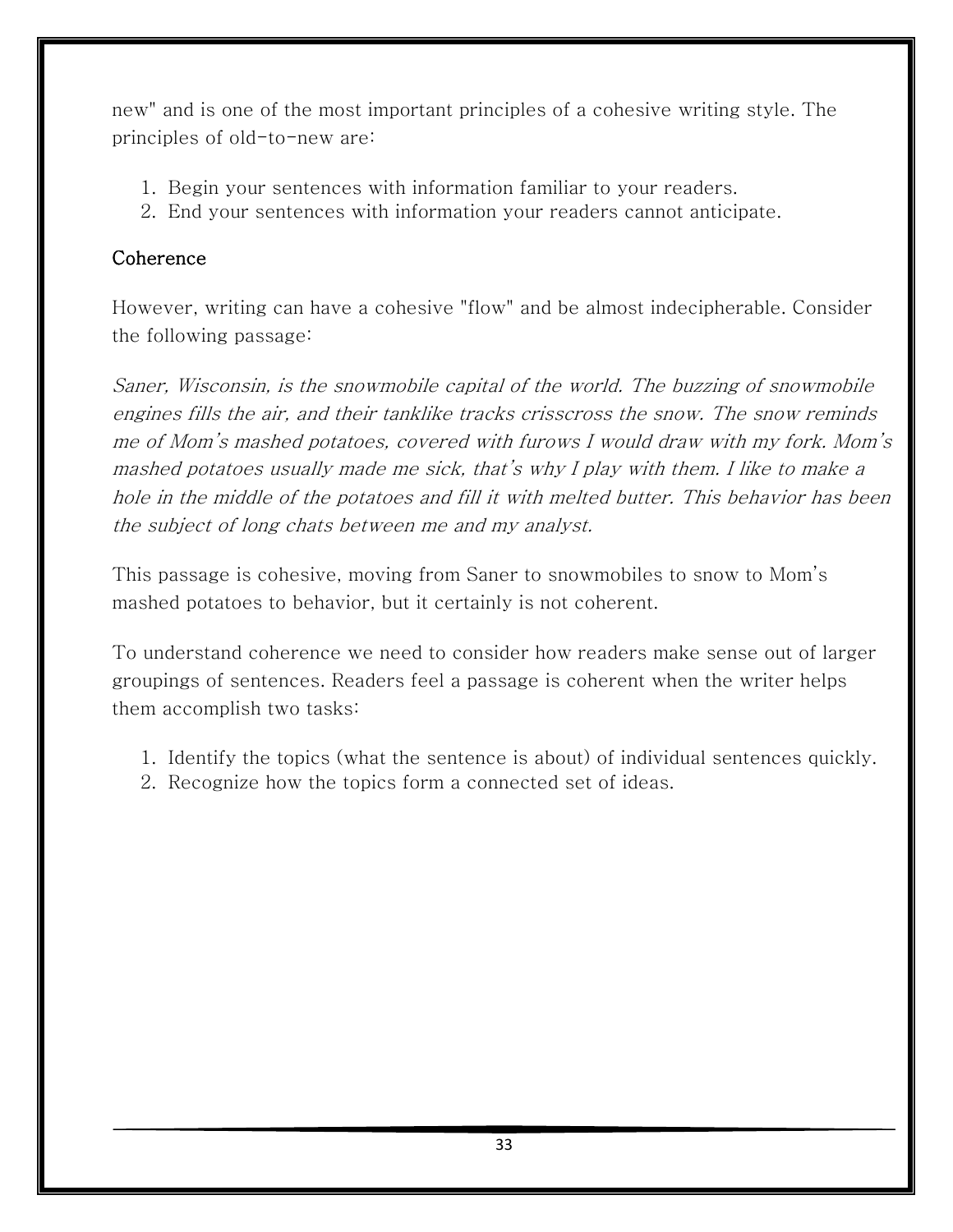### Thesis Statements

### The Easiest Way To Generate A Thesis Statement

Almost all assignments, no matter how complicated, can be reduced to a single question. Your first step, then, is to turn the assignment into a specific question. For example, if your assignment is "Write a report to the local school board explaining the potential benefits of using computers in a fourth-grade class," turn the request into a



question like "What are the potential benefits of using computers in a fourth-grade class?" After you've chosen the question your paper will answer, compose one or two complete sentences answering that question.

Q: "What are the potential benefits of using computers in a fourth-grade class?"

A: "The potential benefits of using computers in a fourth-grade class are . . . ."

### OR

A: "Using computers in a fourth-grade class promises to improve . . . ."

The answer to the question is the thesis statement for the essay.

### How to Tell a Strong Thesis Sentence from a Weak One.

### 1. A strong thesis takes some sort of stand.

Remember that your thesis needs to show your conclusions about a subject. For example, if you are writing a paper for a class on fitness, you might be asked to choose a popular weight-loss product to evaluate. Here are two thesis statements:

### There are some negative and positive aspects to the Banana Herb Tea Supplement.

This is a weak thesis. First, it fails to take a stand. Second, the phrase "negative and positive" aspects" are vague.

### Because Banana Herb Tea Supplement promotes rapid weight loss that results in the loss of muscle and lean body mass, it poses a potential danger to customers.

This is a strong thesis because it takes a stand.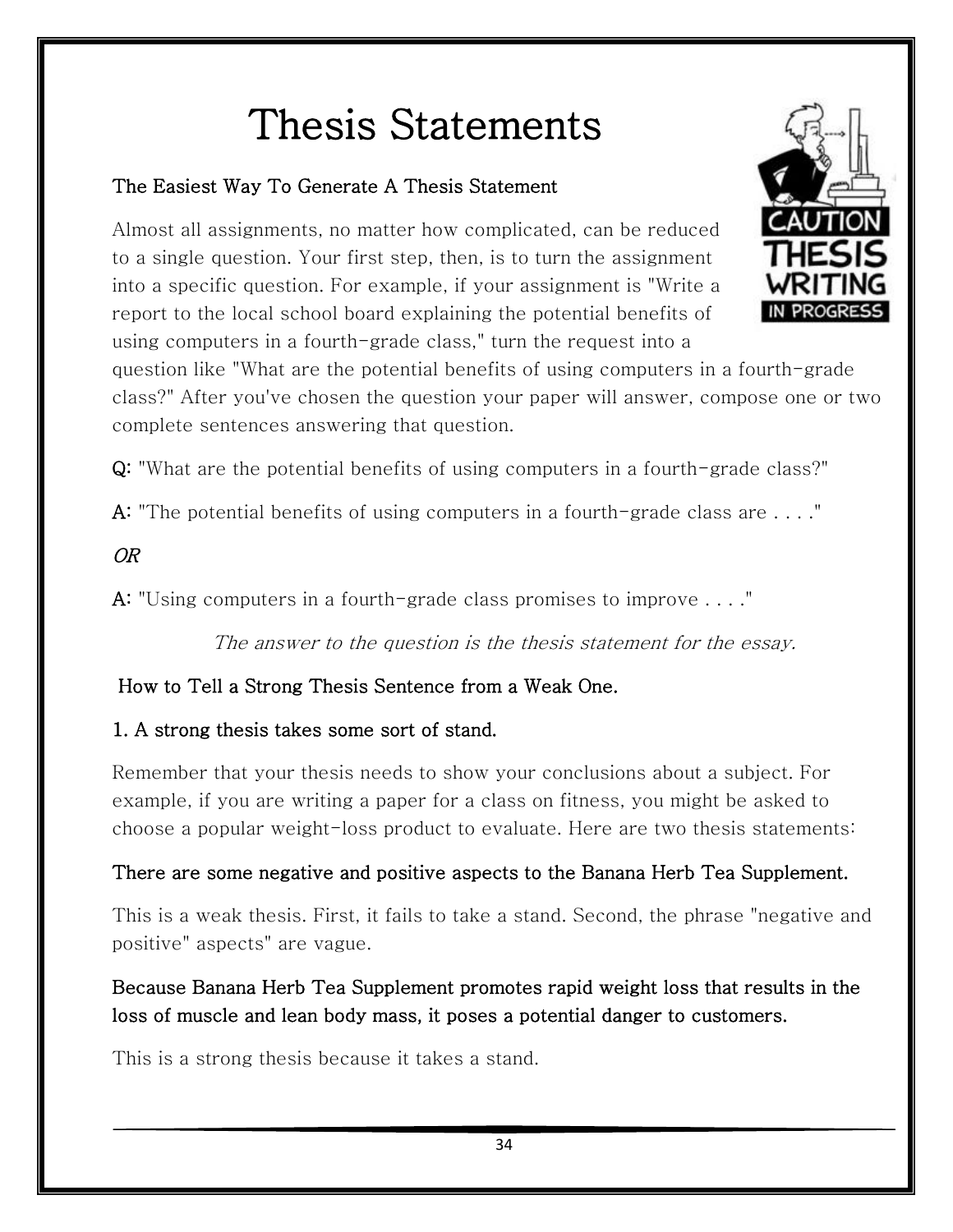### 2. A strong thesis expresses one main idea.

Readers need to be able to see that your paper has one main point. If your thesis expresses more than one idea, then you might confuse your readers about the subject of your paper. For example:

### Companies need to exploit the marketing potential of the Internet, and web pages can provide both advertising and customer support.

This is a weak thesis statement because the reader can't decide whether the paper is about marketing on the Internet or web pages. To revise the thesis, the relationship between the two ideas needs to become clearer. One way to revise the thesis would be to write:

### Because the Internet is filled with tremendous marketing potential, companies should exploit this potential by using web pages that offer both advertising and customer support.

This is a strong thesis because it shows that the two ideas are related. Hint: a great many clear and engaging thesis statements contain words like "because," "since," "so," "although," "unless," and "however."

### 3. A strong thesis statement is specific.

A thesis statement should show exactly what your paper will be about, and will help you keep your paper to a manageable topic. For example, if you write a paper on hunger, you might say:

#### World hunger has many causes and effects.

This is a weak thesis statement for two major reasons. First, "world hunger" can't be discussed thoroughly in five or ten pages. Second, "many causes and effects" is vague. You should be able to identify specific causes and effects. A revised thesis might look like this:

### Hunger persists in Appalachia because jobs are scarce and farming in the infertile soil is rarely profitable.

This is a strong thesis because it narrows the subject to a more specific and manageable topic and it also identifies the specific causes for the existence of hunger.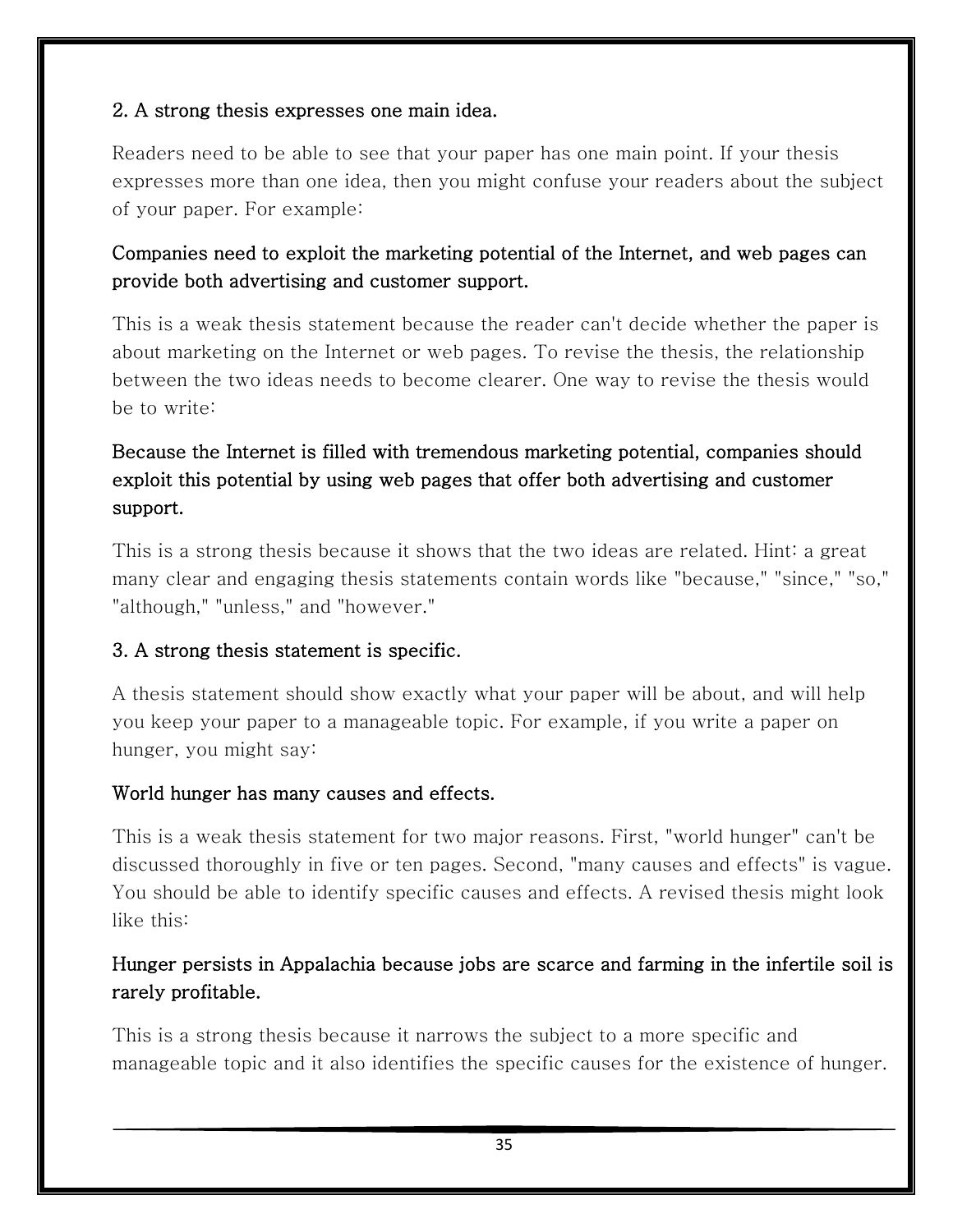### Introductions

Introductions and conclusions can be the most difficult parts of papers to write. Usually when you sit down to respond to an assignment, you have at least some sense of what you want to say in the body of your paper. You might have chosen a few examples you want to use or have an idea that will help you answer the question: these sections, therefore, are not as hard to write. But these middle parts of the paper can't just come out of thin air; they need to be introduced and they need to be concluded in a way that makes sense to your reader.

### 1. Why bother writing a good introduction?

### $\checkmark$  You never get a second chance to make a first impression.

The opening paragraph of your paper will provide your readers with their initial impressions of your argument, your writing style, and the overall quality of your work. A vague, disorganized, error-filled, off- the-wall, or boring introduction will probably create a negative impression. On the other hand, a concise, engaging, and well-written introduction will start your readers off thinking highly of you, your analytical skills, your writing, and your paper. This impression is especially important when the audience you are trying to reach (your instructor) will be grading your work. Do you want that audience to start off thinking "C+" or thinking "A"?

### $\checkmark$  Your introduction is an important road map for the rest of your paper.

Your introduction conveys a lot of information to your readers. You can let them know what your topic is, why it is important, and how you plan to proceed with your discussion. It should contain a thesis that will assert your main argument. It will also, ideally, give the reader a sense of the kinds of information you will use to make that argument and the general organization of the paragraphs and pages that will follow. After reading your introduction, your readers should not have any major surprises in store when they read the main body of your paper.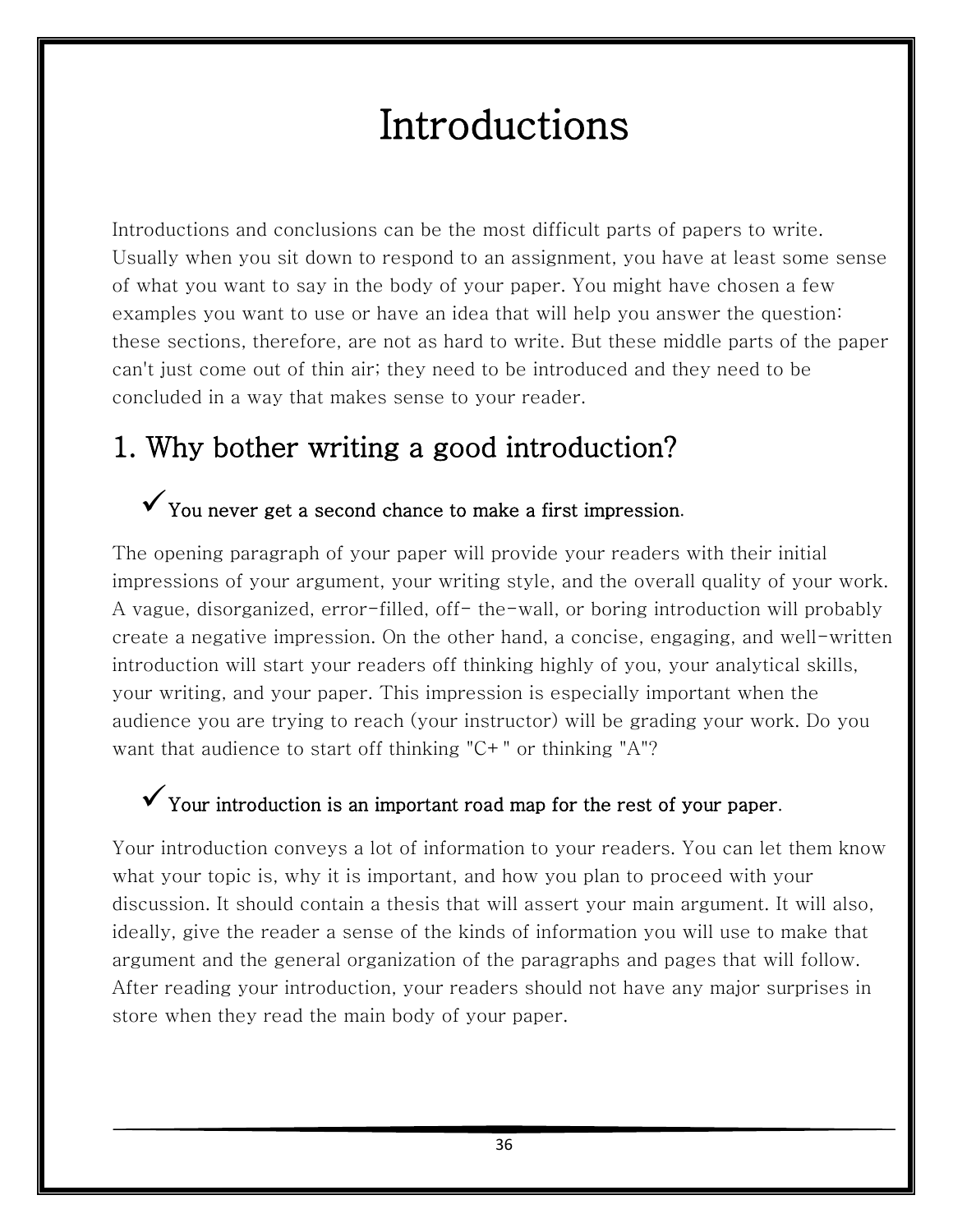### $\checkmark$  Ideally, your introduction will make your readers want to read your paper.

The introduction should also capture your readers' interest, making them want to read the rest of your paper. Opening with a compelling story, a fascinating quotation, an interesting question, or a stirring example can get your readers to see why this topic matters and serve as an invitation for them to join you for an interesting intellectual conversation.

### 2. Strategies for Writing an Effective Introduction

### $\checkmark$  Start by thinking about the question.

Your entire essay will be a response to the assigned question, and our introduction is the first step toward that end. Your direct answer to the assigned question will be your thesis, and your thesis will be included in your introduction, so it is a good idea to use the question as a jumping off point. Imagine that you are assigned the following question:

Education has long been considered a major force for American social change, righting the wrongs of our society. Drawing on The Narrative of the Life of Frederick Douglass, discuss the relationship between education and slavery in 19th century America. Consider the following: How did white control of education reinforce slavery? How did Douglass and other enslaved African Americans view education while they endured slavery? And what role did education play in the acquisition of freedom? Most importantly, consider the degree to which education was or was not a major force for social change with regard to slavery.

### $\checkmark$  Try writing your introduction last.

You may think that you have to write your introduction first, but that isn't necessarily true, and it isn't always the most effective way to craft a good introduction. You may find that you don't know what you are going to argue at the beginning of the writing process, and only through the experience of writing your paper do you discover your main argument. You will need to revise your paper to make sure that the introduction, all of the evidence, and the conclusion reflect the argument you intend. Sometimes it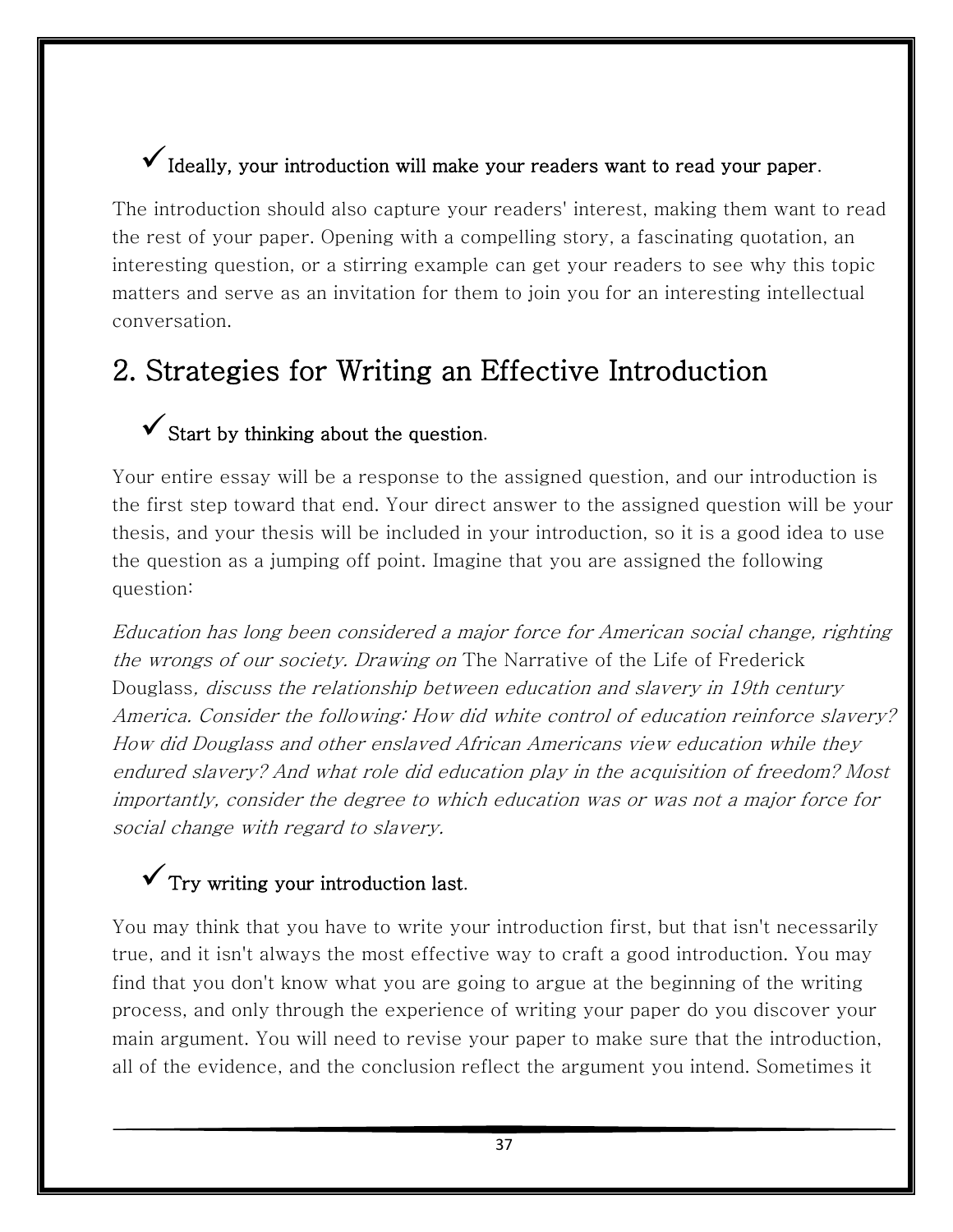helps to write up all of your evidence first and then write the introduction  $-$  that way you can be sure that the introduction matches the body of the paper.

### $\checkmark$  Don't be afraid to write a tentative introduction first and then change it later.

Some people find that they need to write some kind of introduction in order to get the writing process started. That's fine, but if you are one of those people, be sure to return to your initial introduction later and rewrite if need be.

### $\checkmark$  Open with an attention grabber.

Sometimes, especially if the topic of your paper is somewhat dry or technical, opening with something catchy can help. Consider these options:

1. an intriguing example (for example, the mistress who initially teaches Douglass but then ceases her instruction as she learns more about slavery)

2. a provocative quotation, (Douglass writes that "education and slavery were incompatible with each other")

3. a puzzling scenario, (Frederick Douglass says of slaves that "[N]othing has been left undone to cripple their intellects, darken their minds, debase their moral nature, obliterate all traces of their relationship to mankind; and yet how wonderfully they have sustained the mighty load of a most frightful bondage, under which they have been groaning for centuries!" Douglass clearly asserts that slave owners went to great lengths to destroy the mental capacities of slaves, but yet his own life story proves that these efforts could be unsuccessful.)

4. a vivid and perhaps unexpected anecdote (Learning about slavery in the American history course at Frederick Douglass High School, students studied the work slaves did, the impact of slavery on their families, and the rules that governed their lives. We didn't discuss education, however, until one student, Mary, raised her hand and asked, "But when did they go to school?" That modern high school students could not conceive of an American childhood devoid of formal education speaks volumes about the centrality of education to American youth today, and also suggests the meanings of the deprivation of education to past generations.")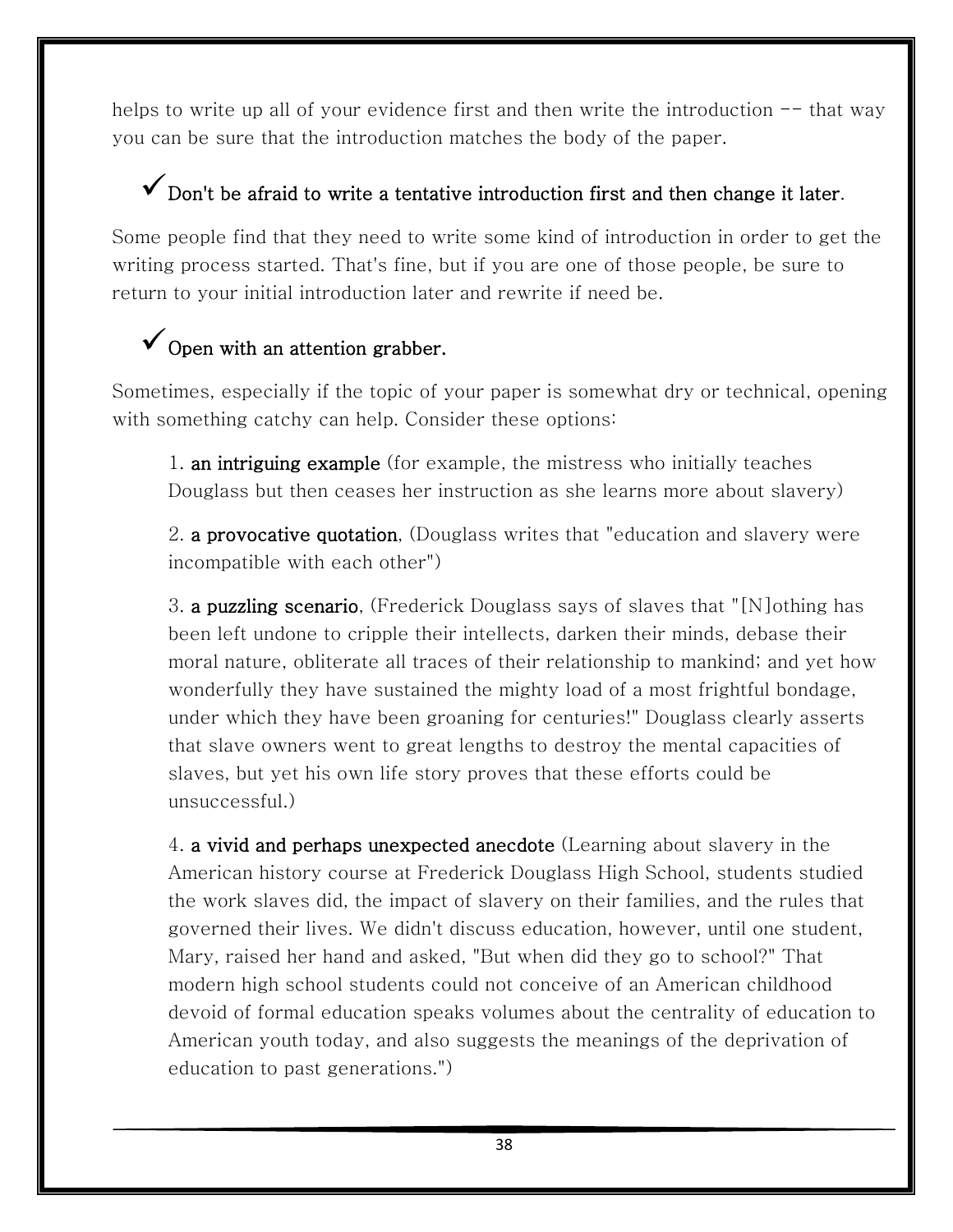5. a thought-provoking question (Given all of the freedoms that were denied enslaved individuals in the American South, why does Frederick Douglass focus his attentions so squarely on education and literacy?)

These attention-grabbing openers might get your reader interested and also help your reader connect to what might otherwise seem a pretty obscure topic. Essentially, you can use attention-grabbers to help your readers see why your topic is relevant and to help them begin to care about your findings and perspectives.

### $\checkmark$  Pay special attention to your first sentence.

If any sentence in your paper is going to be completely free of errors and vagueness, it should be your first one. Start off on the right foot with your readers by making sure that the first sentence actually says something useful and that it does so in an interesting and error-free way.

### $\checkmark$  Be straightforward and confident.

Avoid statements like "In this paper, I will argue that Frederick Douglass valued education." While this sentence points toward your main argument, it isn't especially interesting. It might be more effective to say what mean in a declarative sentence. It is much more convincing to tell that "Frederick Douglass valued education" than to tell us that you are going to say that he did. Assert your main argument confidently. After all, you can't expect your reader to believe it if it doesn't sound like you believe it!

### 3. Five Kinds of Less Effective Introductions

### The Place Holder Introduction.

When you don't have much to say on a given topic, it is easy to create this kind of introduction. Essentially, this kind of weaker introduction contains several sentences that are vague and don't really say much. They exist just to take up the "introduction space" in your paper. If you had something more effective to say, you would probably say it, but in the meantime this paragraph is just a place holder.

39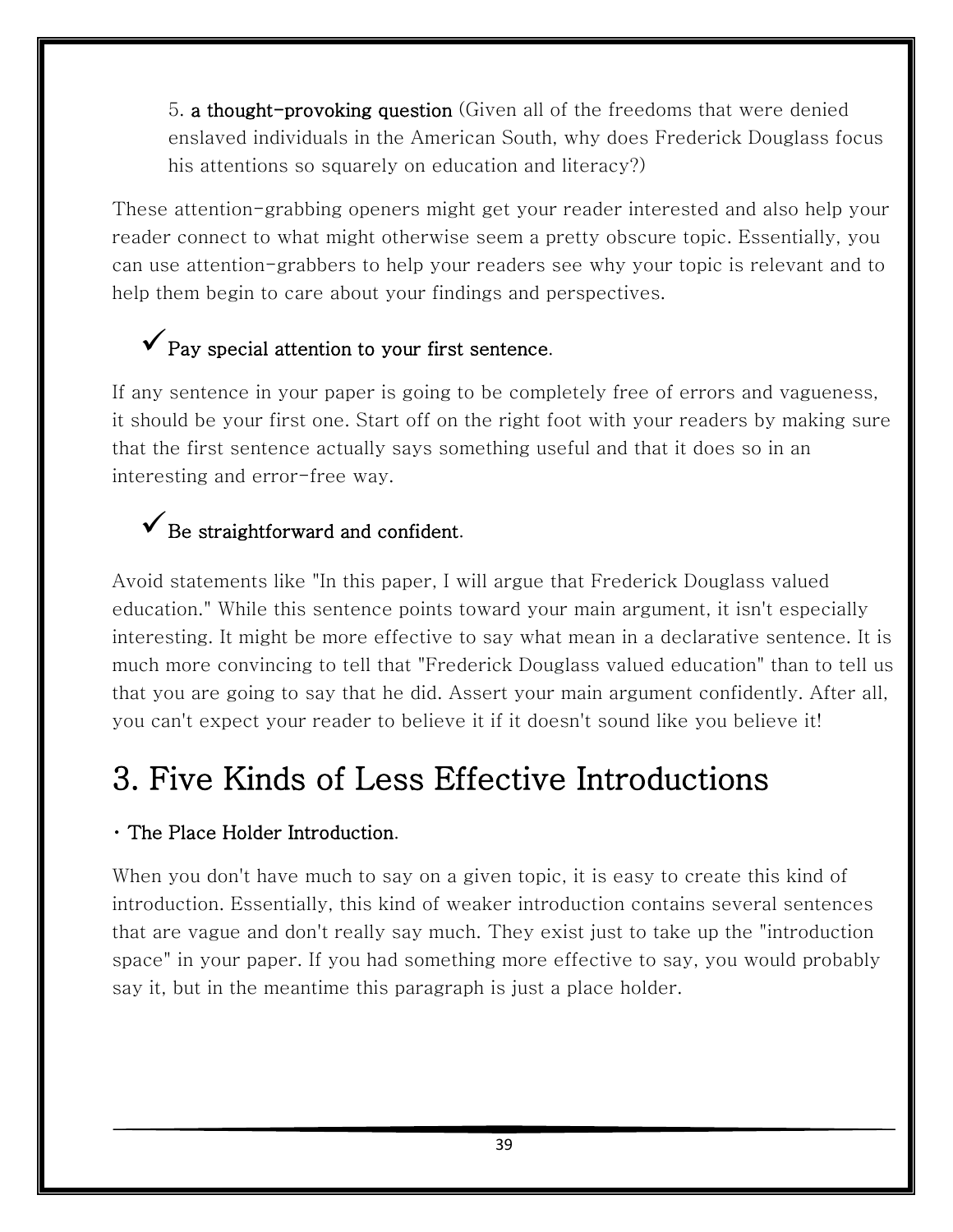Weak Example: Slavery was one of the greatest tragedies in American history. There were many different aspects of slavery. Each created different kinds of problems for enslaved people.

#### The Restated Question Introduction.

Restating the question can be an effective strategy, but it can be easy to stop at JUST restating the question instead of offering a more effective, interesting introduction to your paper. The teacher or teaching assistant wrote your questions and will be reading ten to seventy essays in response to them--they do not need to read a whole paragraph that simply restates the question. Try to do something more interesting.

Weak Example: Indeed, education has long been considered a major force for American social change, righting the wrongs of our society. The Narrative of the Life of Frederick Douglass discusses the relationship between education and slavery in 19th century America, showing how white control of education reinforced slavery and how Douglass and other enslaved African Americans viewed education while they endured. Moreover, the book discusses the role that education played in the acquisition of freedom. Education was a major force for social change with regard to slavery.

#### The Webster's Dictionary Introduction.

This introduction begins by giving the dictionary definition of one or more of the words in the assigned question. This introduction strategy is on the right track--if you write one of these, you may be trying to establish the important terms of the discussion, and this move builds a bridge to the reader by offering a common, agreed-upon definition for a key idea. You may also be looking for an authority that will lend credibility to your paper. However, anyone can look a word up in the dictionary and copy down what Webster says - it may be far more interesting for you (and your reader) if you develop your own definition of the term in the specific context of your class and assignment. Also recognize that the dictionary is also not a particularly authoritative work  $-$  it doesn't take into account the context of your course and doesn't offer particularly detailed information.

Weak Example: Webster's dictionary defines slavery as "the state of being a slave," as "the practice of owning slaves," and as "a condition of hard work and subjection."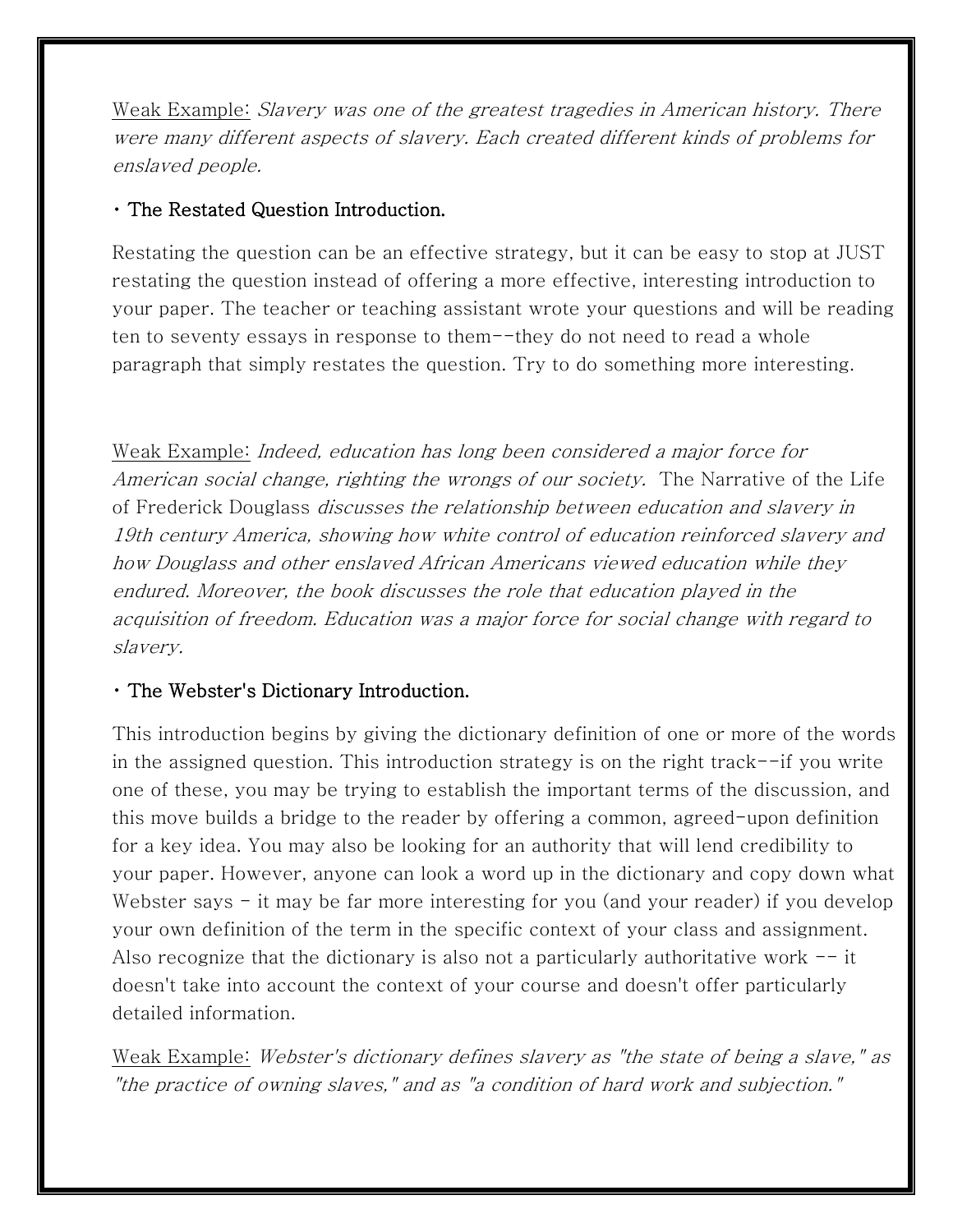### The Dawn of Man Introduction.

This kind of introduction generally makes broad sweeping statements about the relevance of this topic since the beginning of time. It is usually very general (similar to the place holder introduction) and fails to connect to the thesis. You may write this kind of introduction when you don't have much to say--which is precisely why it is ineffective.

Weak Example: Since the dawn of man, slavery has been a problem in human history.

### The Book Report Introduction.

This introduction is what you had to do for your fifth-grade book reports. It gives the name and author of the book you are writing about, tells what the book is about, and offers other basic facts about the book. You might resort to this sort of introduction when you are trying to fill space because it's a familiar, comfortable format. It is ineffective because it offers details that your reader already knows and that are irrelevant to the thesis.

Weak Example: Frederick Douglass wrote his autobiography, Narrative of the Life of Frederick Douglass, An American Slave, in the 1840s. It was published in 1986 by Penguin Books. He tells the story of his life.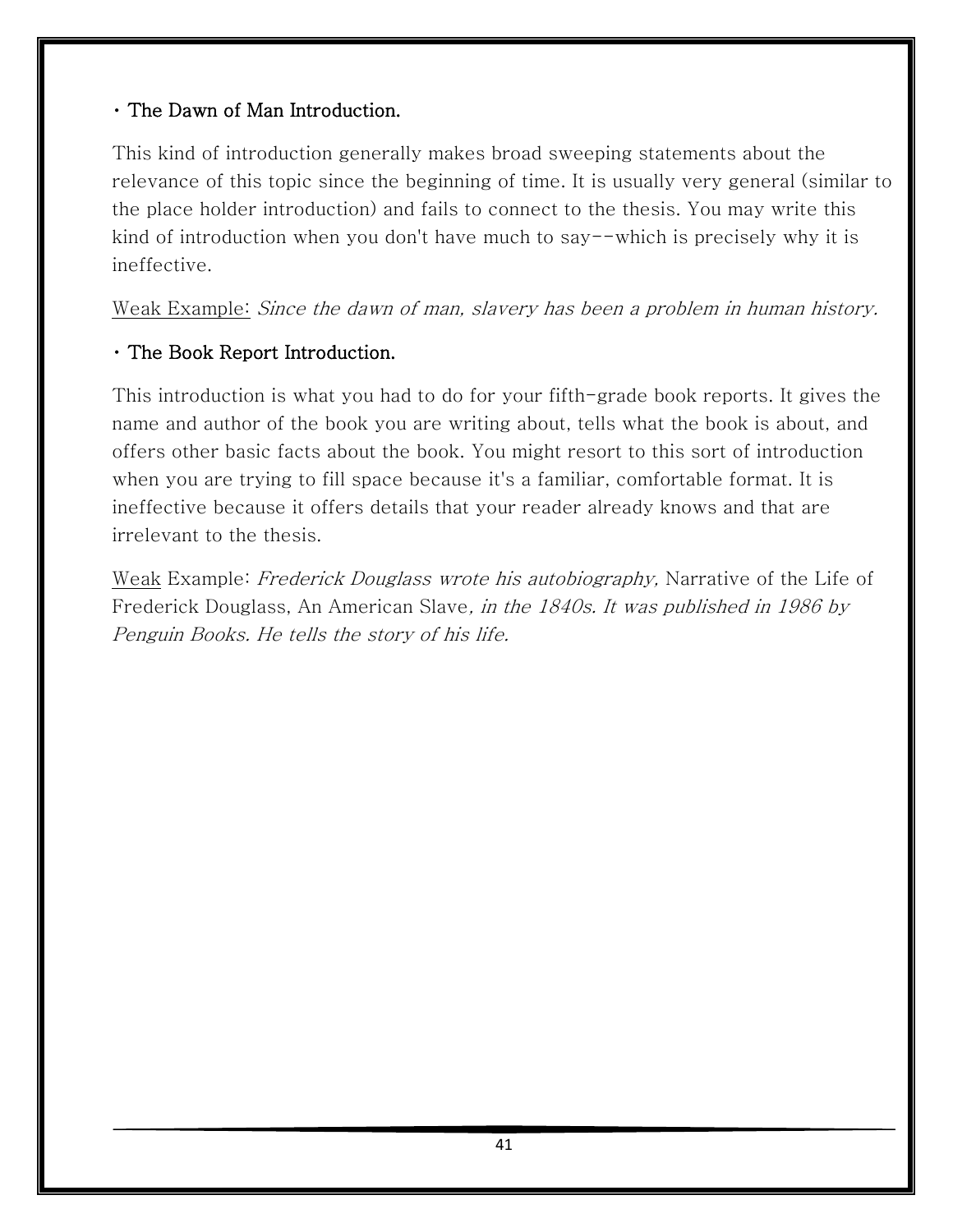### Conclusions

### . Play the "So What" Game.

If you're stuck and feel like your conclusion isn't saying anything new or interesting, ask a friend to read it with you. Whenever you make a statement from your conclusion, ask the friend to say, "So what?" or "Why should anybody care?" Then ponder that question and answer it.

Here's how it might go:

You: Basically, I'm just saying that education was important to Douglass.

Friend: So what?

You: Well, it was important because it was a key to him feeling like a free and equal citizen.

Friend: Why should anybody care?

You: That's important because plantation owners tried to keep slaves from being educated so that they could maintain control. When Douglass obtained an education, he undermined that control personally.

You can also use this strategy on your own, asking yourself "So What?" as you develop your ideas or your draft.

• Return to the theme or themes in the introduction.

This strategy brings the reader full circle. For example, if you begin by describing a scenario, you can end with the same scenario as proof that your essay is helpful in creating a new understanding. You may also refer to the introductory paragraph by using key words or parallel concepts and images that you also used in the introduction.

### Synthesize, don't summarize:

Include a brief summary of the paper's main points, but don't simply repeat things that were in your paper. Instead, show your reader how the points you made and the support and examples you used fit together. Pull it all together for them.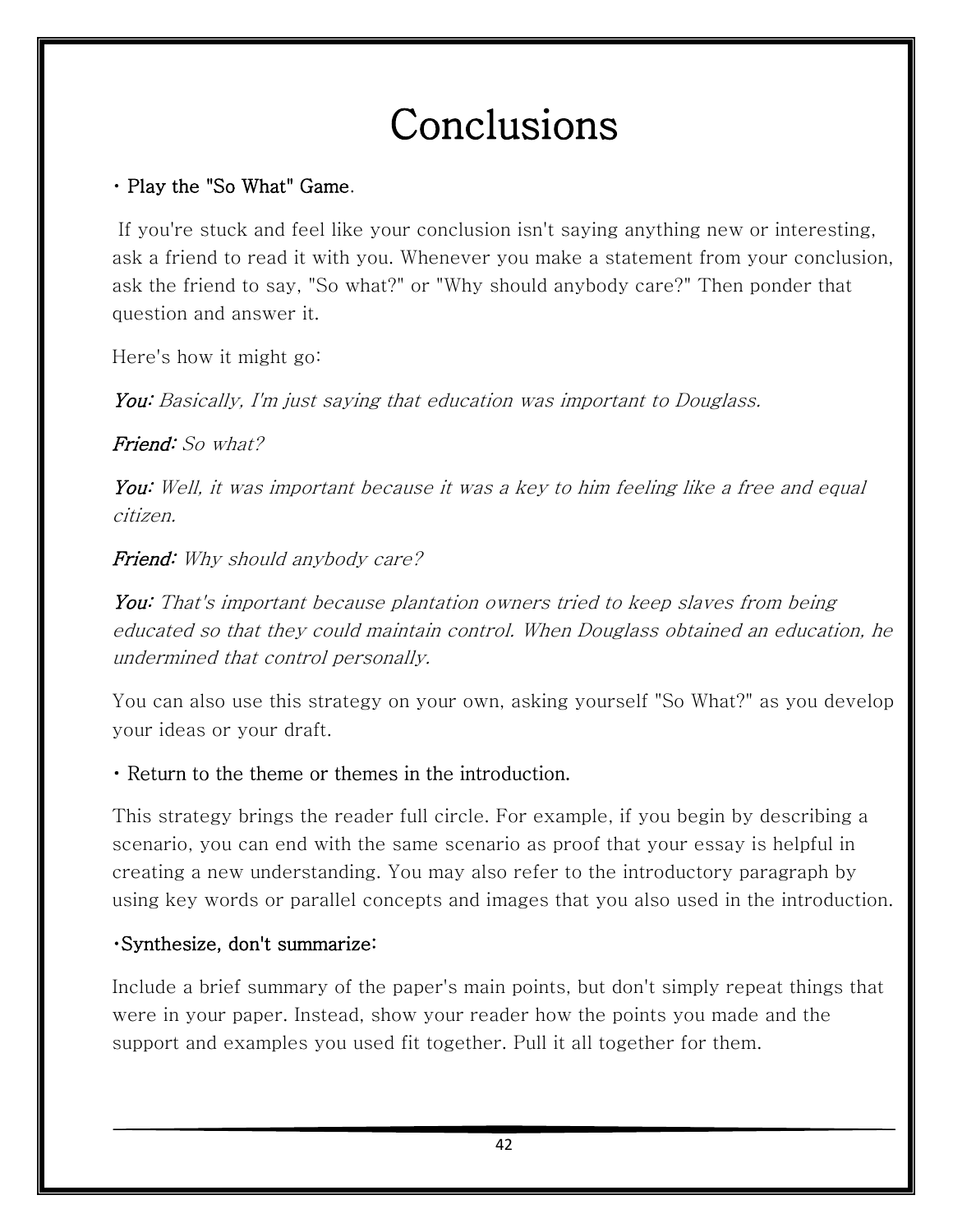Include a provocative insight or quotation from the research or reading you did for your paper.

• Propose a course of action, a solution to an issue, or questions for further study.

This can redirect your reader's thought process and help her to apply your info and ideas to her own life or to see the broader implications.

### Point to broader implications.

For example, if your paper examines the Greensboro sit-ins or another event in the Civil Rights Movement, you could point out its impact on the Civil Rights Movement as a whole. A paper about the style of writer Virginia Woolf could point to her influence on other writers or on later feminists.

### Common Conclusion Mistakes

• Beginning with an unnecessary, overused phrase such as "in conclusion," "in summary," or "in closing." Although these phrases can work in speeches, they come across as wooden and trite in writing.

- Stating the thesis for the very first time in the conclusion.
- · Introducing a new idea or subtopic in your conclusion.
- Ending with a rephrased thesis statement without any substantive changes.
- Making sentimental, emotional appeals (out of character with the rest of an analytical paper).

• Including evidence (quotations, statistics, etc.) that should be in the body of the paper.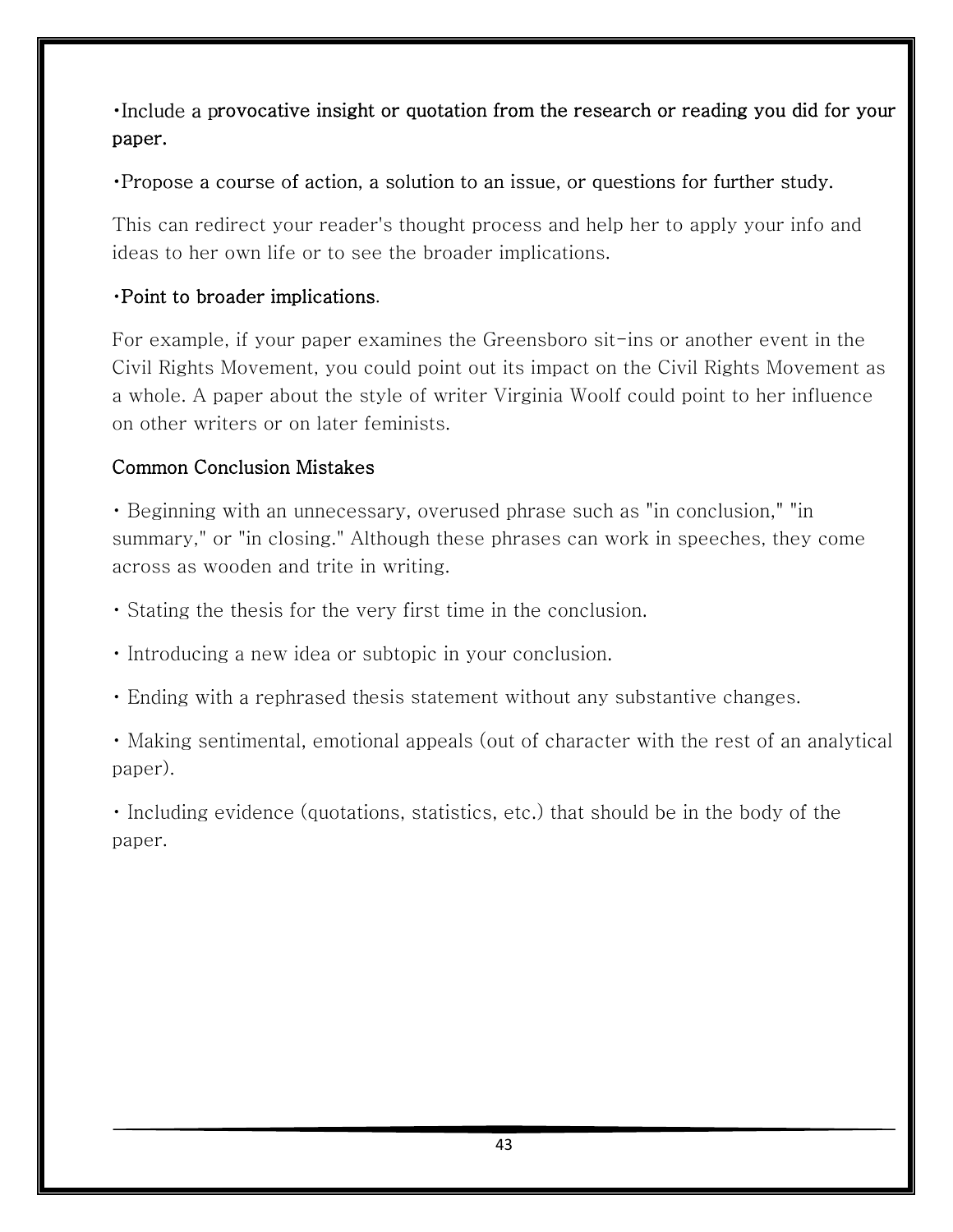### CAPITALIZATION

Capitalize all proper nouns and all proper adjectives (adjectives derived from proper nouns). The chart below provides a quick overview of capitalization rules. The following information explains specific or special uses of capitalization.

### Capitalization at a Glance

| Holidays, holy days Thanksgiving, Easter, Hanukkah          |
|-------------------------------------------------------------|
|                                                             |
|                                                             |
| Political parties  Republican Party, Socialist Party        |
| Official documents Declaration of Independence              |
| Trade namesOscar Mayer hot dogs, Pontiac Sunbird            |
|                                                             |
|                                                             |
| Official state nicknames  the Badger State, the Aloha State |

#### Geographical names

| Planets, heavenly bodies Earth, Jupiter, the Milky Way         |
|----------------------------------------------------------------|
|                                                                |
|                                                                |
|                                                                |
|                                                                |
|                                                                |
| Sections of a country or continent the Southwest, the Far East |
| Landformsthe Rocky Mountains, the Sahara Desert                |
| Bodies of waterNile River, Lake Superior, Pumpkin Creek        |
| Public areasYosemite, Yellowstone National Park                |
|                                                                |
| Public areasYosemite, Yellowstone National Park                |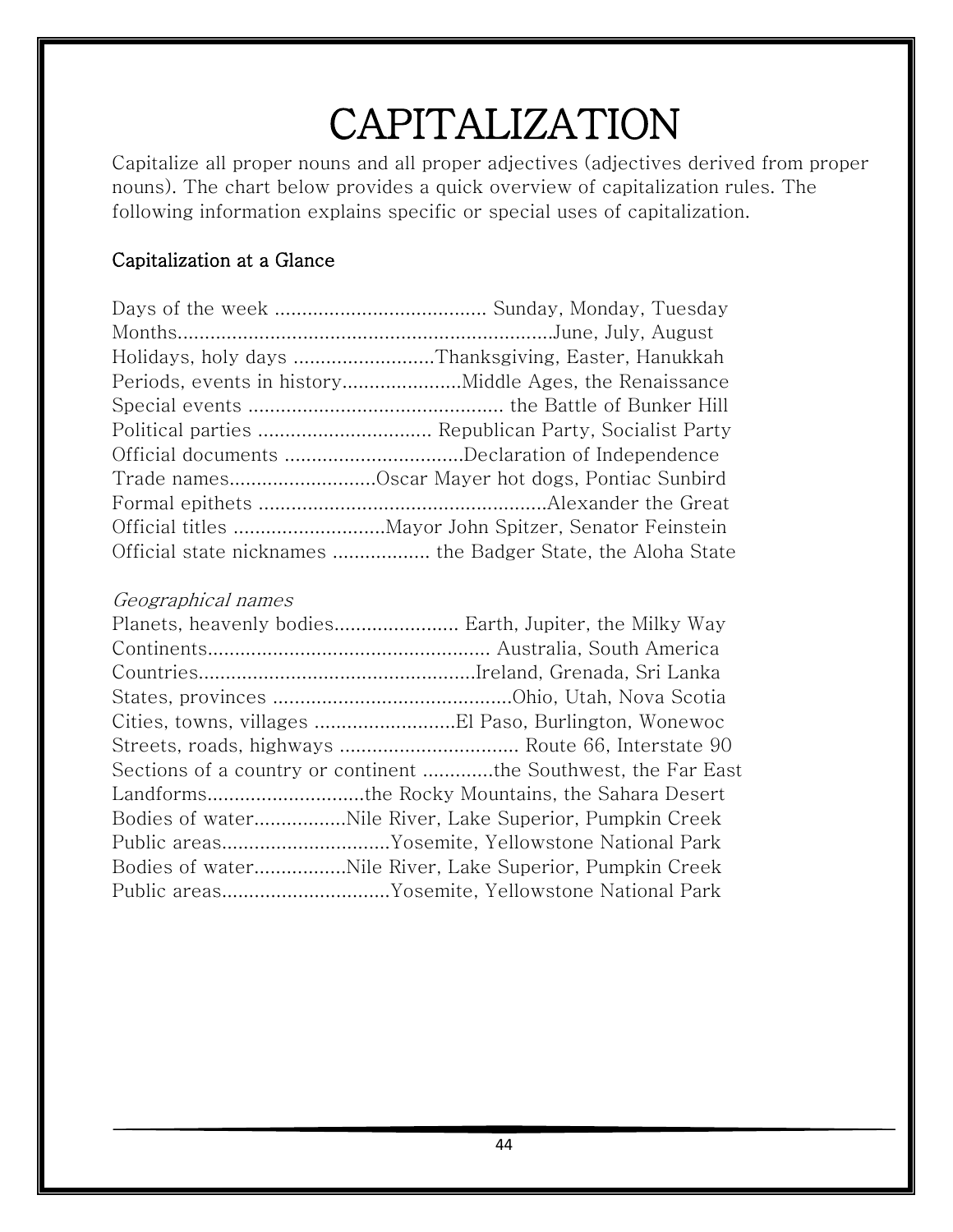### Italics and "Quotation Marks."

It's easy for students to forget that different types of titles require different typographical features. It is even harder to remember which type of title requires which type of punctuation.

If you remember these two handy rules, you can keep the difference straight:

- 1) Short works and parts of long works are usually in quotation marks.
- 2) Long works and collections of short works are usually put in italics.

See the Chart on the following page for more specifics and examples

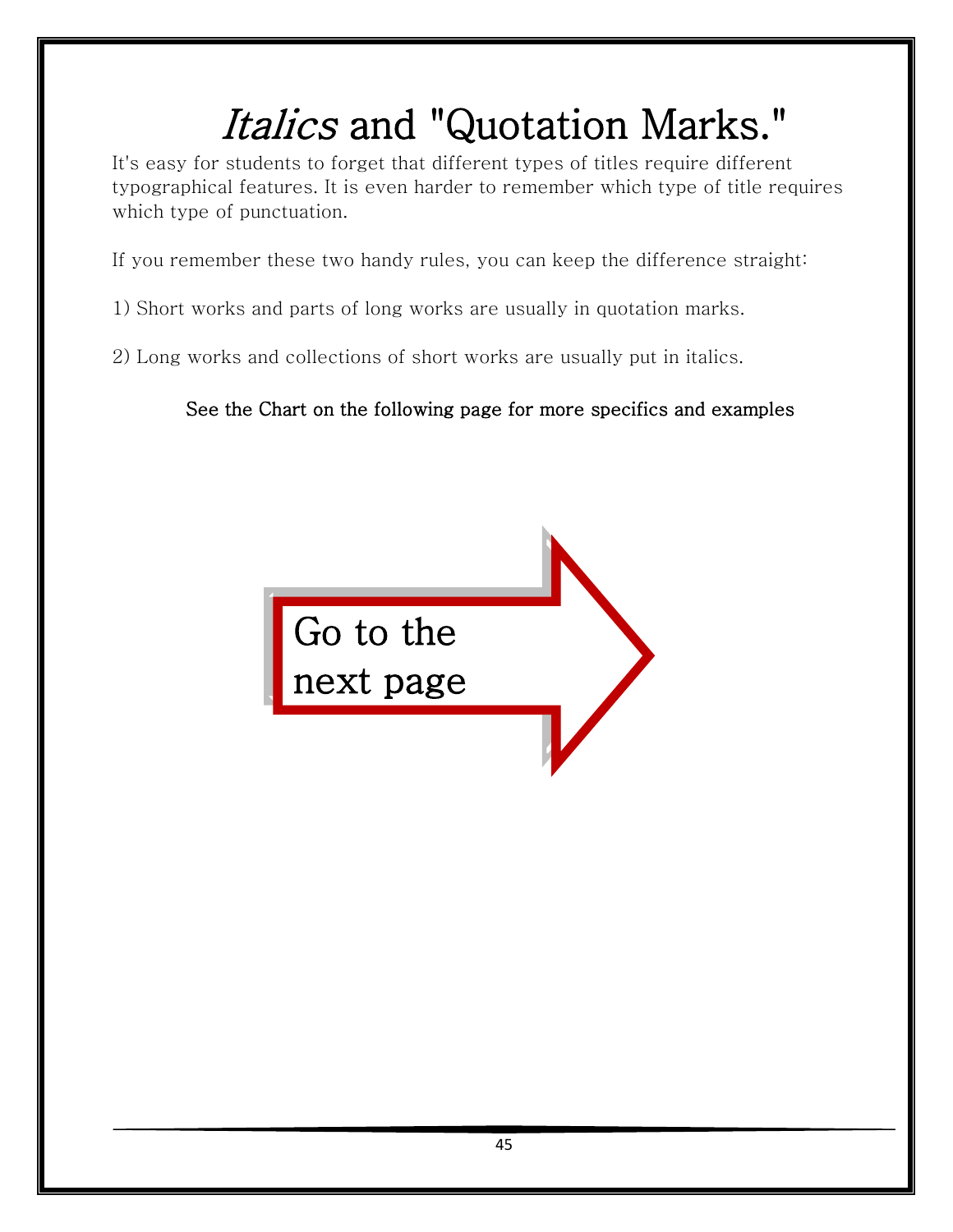### "Quotes"

"Short Works" and "Sections of Longer Works"

"Title of a Short Poem." Ex: "The Raven."

"Title of a Short Story." Ex: "Young Goodman Brown"

"Title of an Essay" Ex: "The Fiction of Langston Hughes"

"Title of a Short Song" "Money Talks"

"Title of a Skit or Monologue" Ex: "Madman's Lament"

"Short Commercial" "Obey Your Thirst."

Title of "Individual Episode" in a Television Series. "Sawyer's Past"

"Title of a Chapter in a Book" Ex: "Welsh Mountains"

"Encyclopedia Article" Ex: "Etruscan"

"Title of an Article in a Magazine" Ex: "Training Your Toddler"

"Title of an Article in a Newspaper" Ex: "Man Kills Seven in Subway"

"One or Two Page Handout" Ex: "Old English Verbs: A One Page Guide"

Italics

Long Works and Collection of Short Works

Title of an Epic Poem or Book-Length Poem

Ex: The Odyssey

Title of a Novel Ex: The Scarlet Letter

Title of a Collection or Anthology of Essays Ex: Modern Writers and Their Readers

Title of a Music Album Ex: The Razor's Edge, by AC/DC

Title of a Play Ex: The Importance of Being Ernest

Title of a Film Ex: Star Wars Episode II: Attack of the Clones

Title of a Television Series as a Whole Ex: The Lost Ex: Everybody Loves Raymond

Title of a Complete Book Ex: A Guide to Welsh Geography

Title of the Magazine. Ex: Parenting

Title of the Newspaper Ex: The New York Times